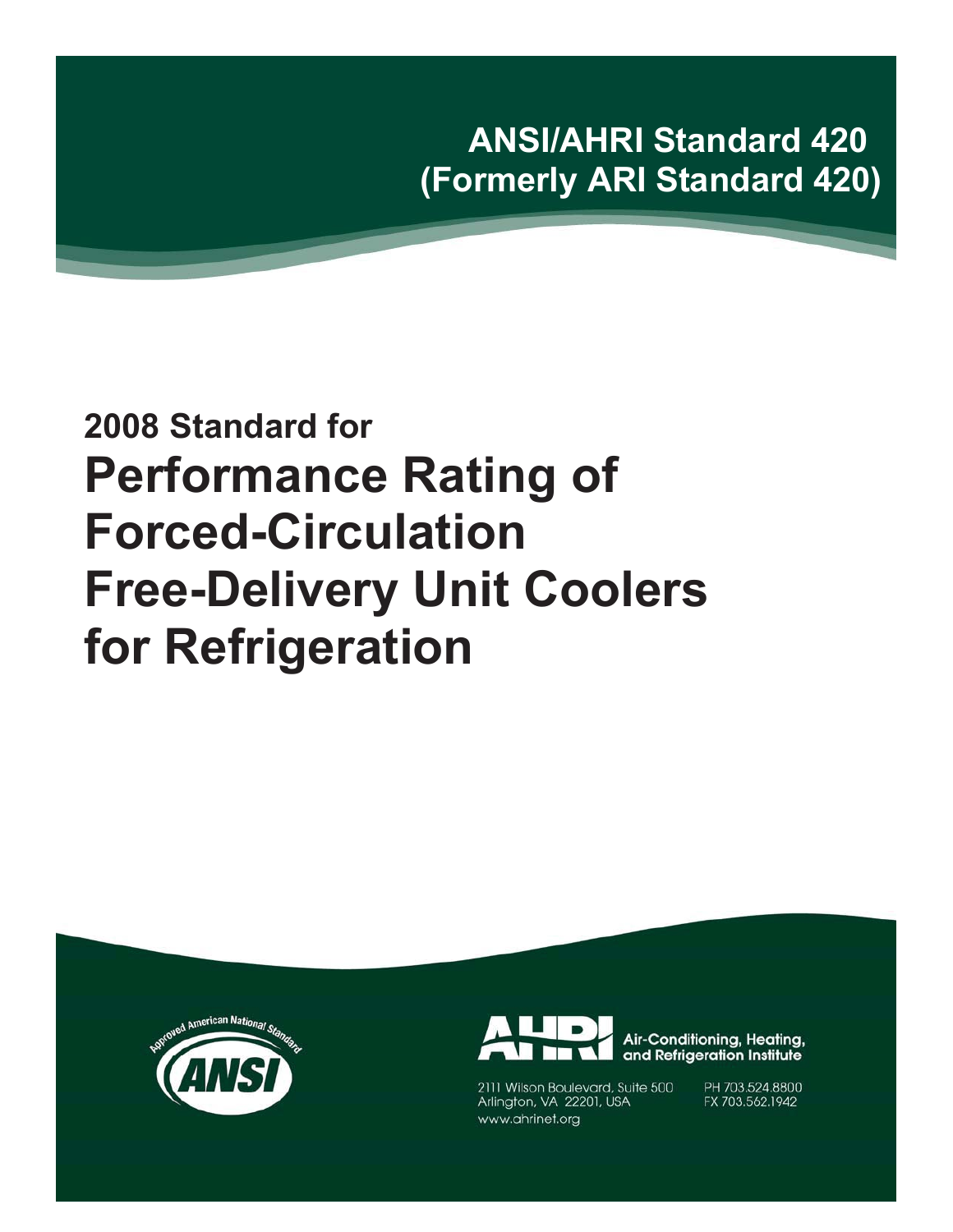### **IMPORTANT**

## *SAFETY DISCLAIMER*

AHRI does not set safety standards and does not certify or guarantee the safety of any products, components or systems designed, tested, rated, installed or operated in accordance with this standard/guideline. It is strongly recommended that products be designed, constructed, assembled, installed and operated in accordance with nationally recognized safety standards and code requirements appropriate for products covered by this standard/guideline.

AHRI uses its best efforts to develop standards/guidelines employing state-of-the-art and accepted industry practices. AHRI does not certify or guarantee that any tests conducted under its standards/guidelines will be non-hazardous or free from risk.

Note:

This standard supersedes ARI Standard 420-2000.

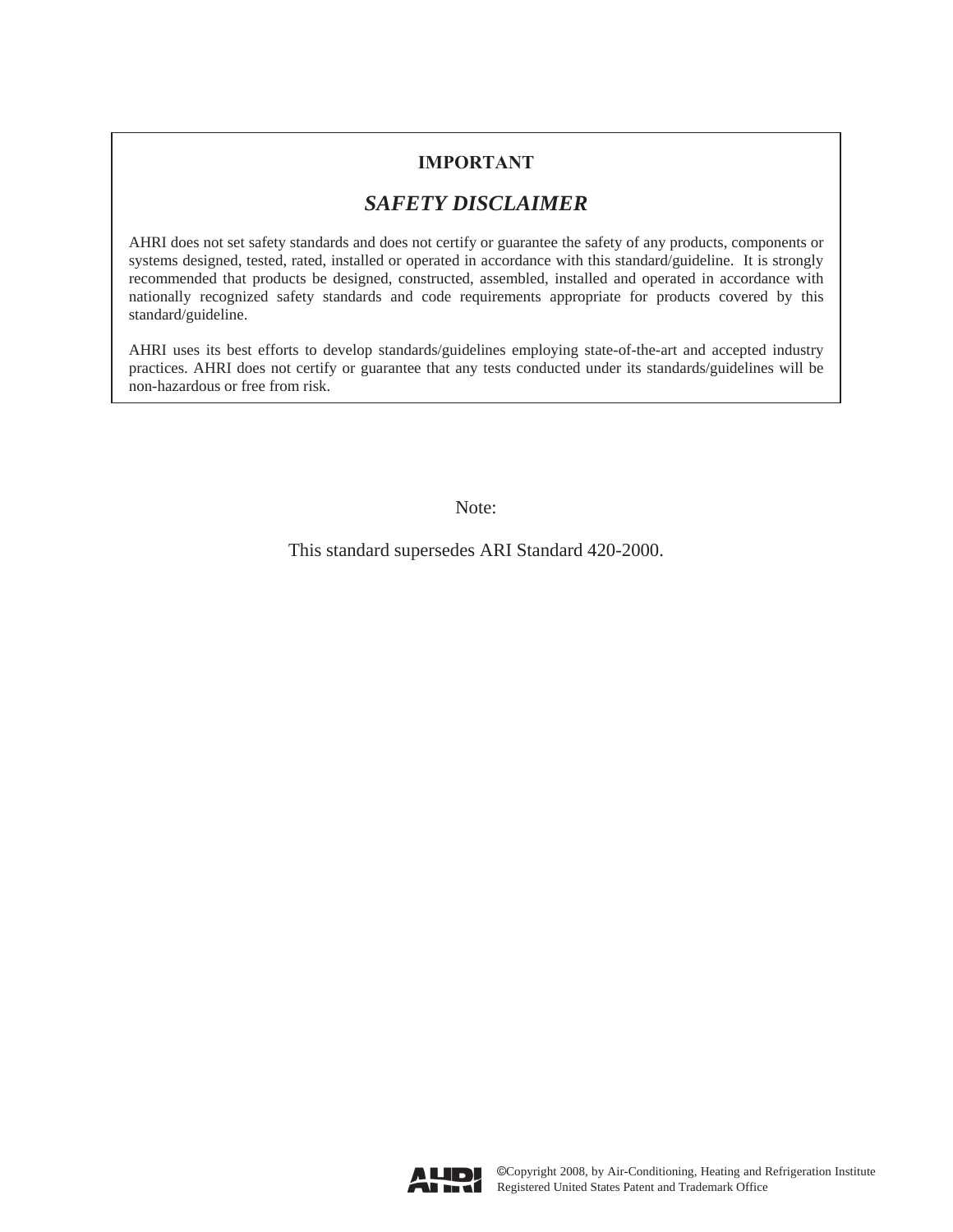### **TABLE OF CONTENTS**

| Section 1 |                                                                                                          |  |
|-----------|----------------------------------------------------------------------------------------------------------|--|
| Section 2 | $\textbf{Scope}.\textcolor{red}{\textbf{1}} \textcolor{white}{\textbf{1}} \textcolor{white}{\textbf{1}}$ |  |
| Section 3 |                                                                                                          |  |
| Section 4 |                                                                                                          |  |
| Section 5 |                                                                                                          |  |
| Section 6 |                                                                                                          |  |
| Section 7 |                                                                                                          |  |
| Section 8 |                                                                                                          |  |

# **TABLES**

| Table 1 |  |
|---------|--|
| Table 2 |  |

### **APPENDICES**

| Appendix C Methods of Testing Forced-Circulation Free-Delivery Unit Coolers for |  |
|---------------------------------------------------------------------------------|--|

# **TABLES FOR APPENDICES**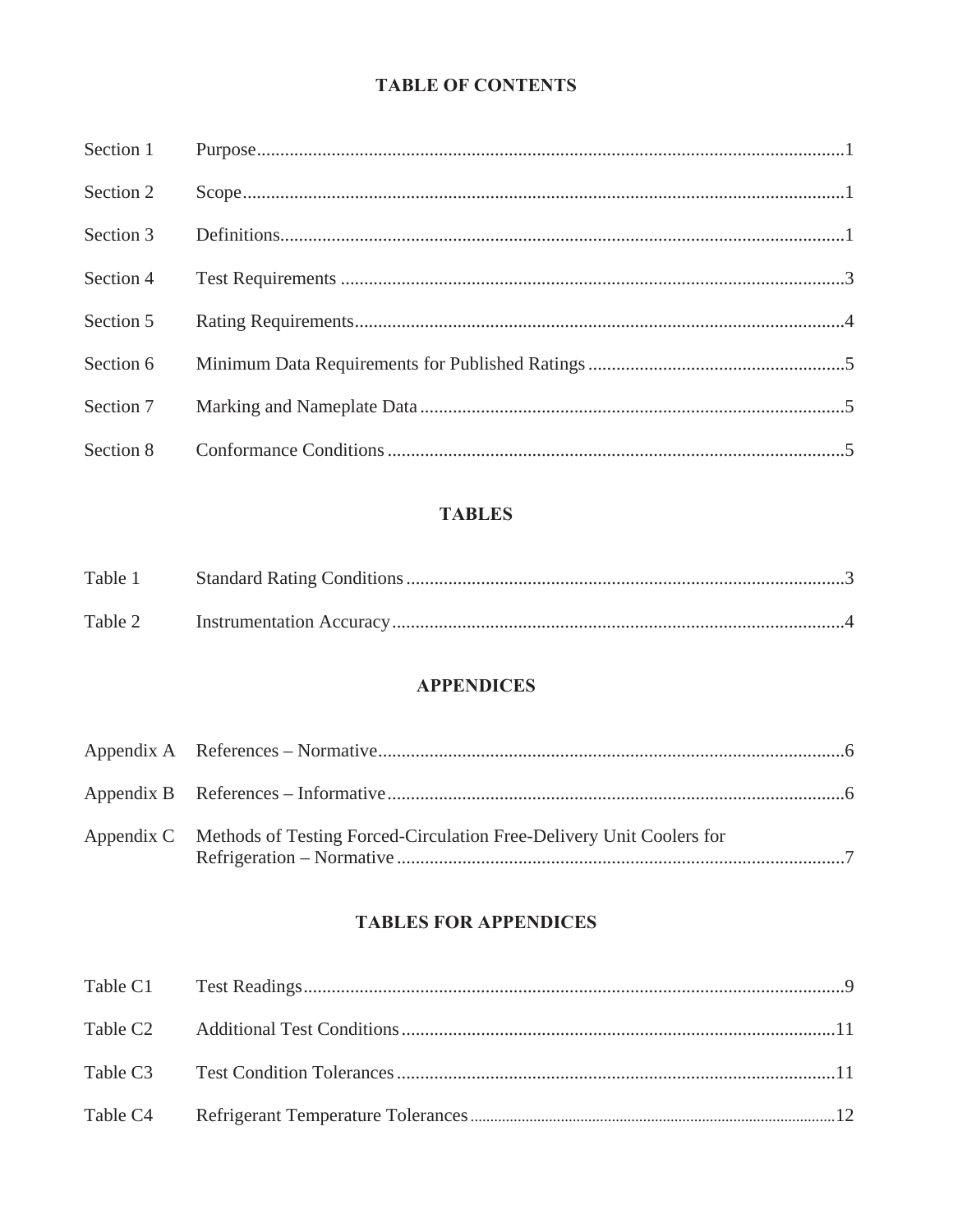### **FIGURES FOR APPENDICES**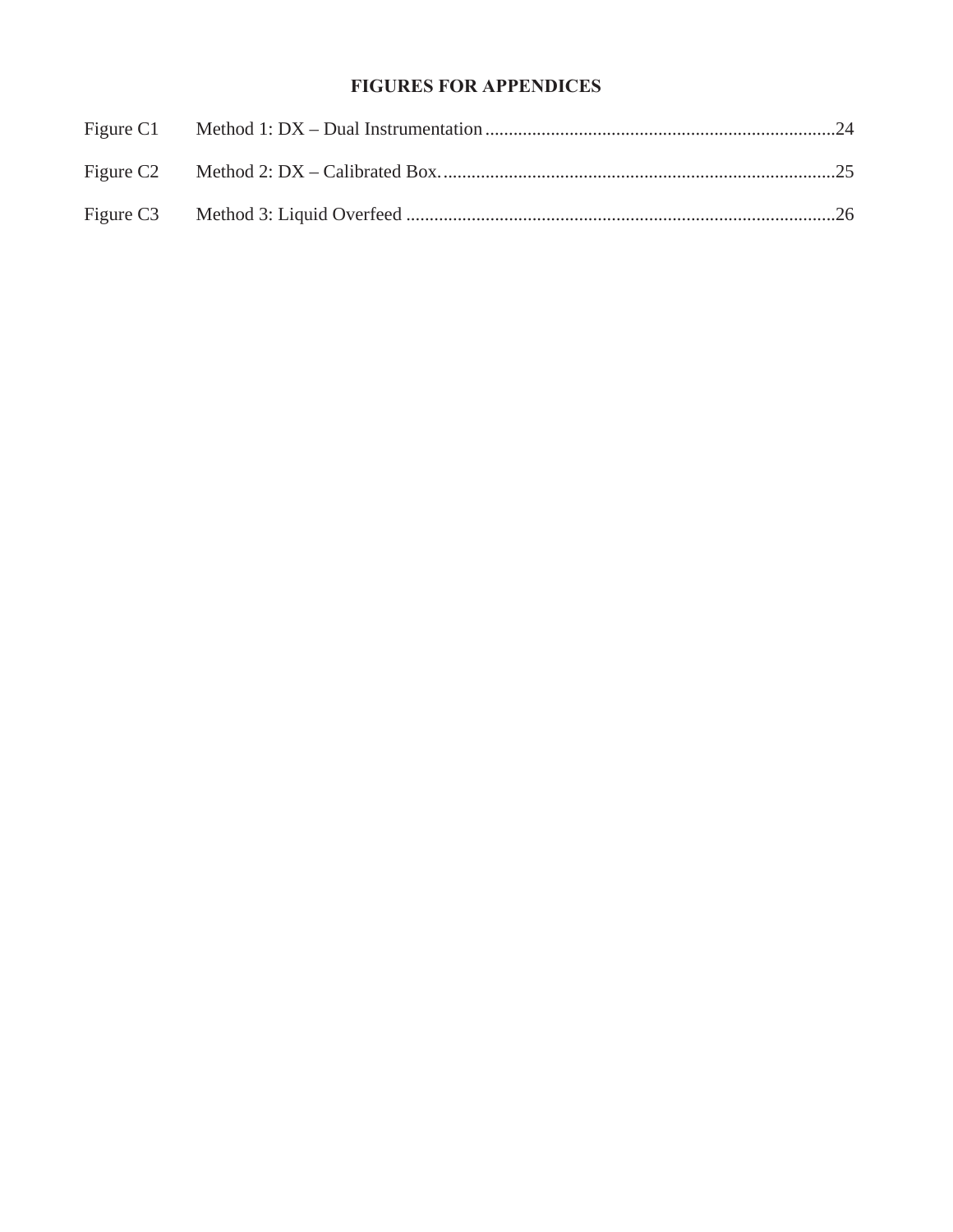# **PERFORMANCE RATING OF FORCED-CIRCULATION FREE-DELIVERY UNIT COOLERS FOR REFRIGERATION**

### **Section 1. Purpose**

**1.1** *Purpose.* The purpose of this standard is to establish for Forced-Circulation Free-Delivery Unit Coolers for Refrigeration: definitions; test requirements; rating requirements; minimum data requirements for Published Ratings; marking and nameplate data; and conformance conditions.

**1.1.1** *Intent.* This standard is intended for the guidance of the industry, including manufacturers, engineers, installers, contractors, and users.

**1.1.2** *Review and Amendment.* This standard is subject to review and amendment as technology advances.

### **Section 2. Scope**

**2.1** *Scope.* This standard applies to factory-made, Forced-Circulation, Free-Delivery Unit Coolers, as defined in Section 3, operating with a Volatile Refrigerant fed by either direct expansion or liquid overfeed at wet and/or dry conditions.

**2.1.1** *Exclusions.* This standard does not apply to:

**2.1.1.1** Air-conditioning units used primarily for comfort cooling for which testing methods are given in other standards.

**2.1.1.2** Unit Coolers operating at latent load conditions with Refrigerant Saturation Temperature < 32 ºF  $[0.0 \text{ °C}]$  to prevent frost.

- 2.1.1.3 Unit Coolers installed in or connected to ductwork.
- **2.1.1.4** Unit Coolers using zeotropic refrigerants with Glides greater than 2.0 °F [1.1 °C].
- **2.1.1.5** Field testing of Unit Coolers.

### **Section 3. Definitions**

All terms in this document follow the standard industry definitions in the current edition of *ASHRAE Terminology of Heating, Ventilation, Air Conditioning and Refrigeration* unless otherwise defined in this section.

**3.1** *Dew Point*. Refrigerant vapor saturation temperature at a specified pressure.

**3.2** *Enthalpy Difference (HD).* The difference between the enthalpy of the air entering the Unit Cooler and the calculated enthalpy of saturated air at the Refrigerant Saturation Temperature at the Unit Cooler outlet, Btu/lb [J/kg].

**3.3** *Forced-Circulation Free-Delivery Unit Coolers (Unit Coolers).* A factory-made assembly, including means for forced air circulation and elements by which heat is transferred from air to refrigerant without any element external to the cooler imposing air resistance. These may also be referred to as Air Coolers, Cooling Units, Air Units or Evaporators.

**3.3.1** *Direct Expansion Unit Cooler*. A Unit Cooler in which the leaving refrigerant vapor is superheated.

**3.3.2** *Liquid Overfeed Unit Cooler*. A Unit Cooler in which the refrigerant liquid is supplied at a Recirculation Rate greater than 1.

**3.4** *Glide.* The absolute value of the difference between the starting and ending temperatures of a phase-change process (condensation or evaporation) for a zeotropic refrigerant exclusive of any liquid subcooling or vapor superheating.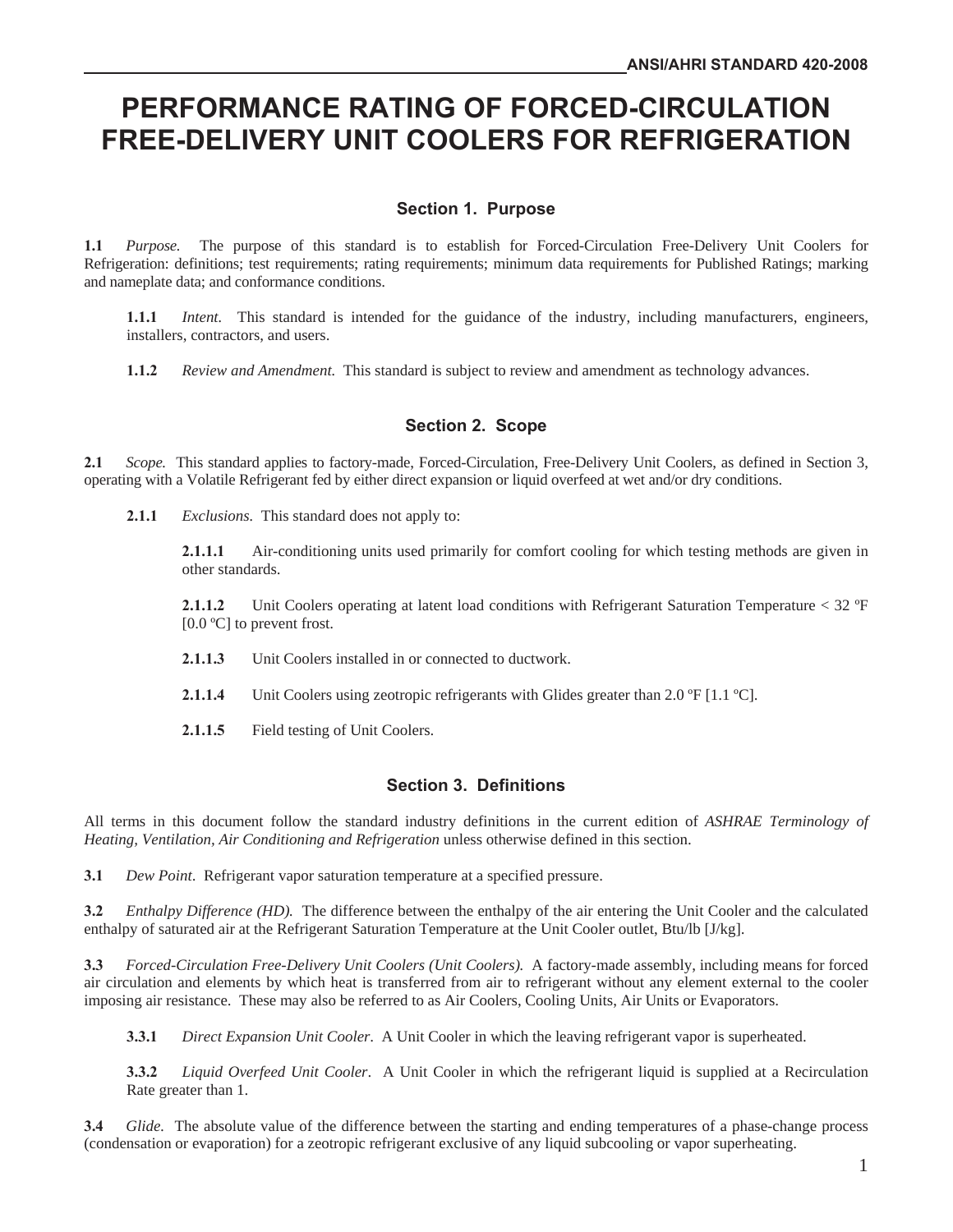### **ANSI/AHRI STANDARD 420-2008**

**3.5** *Gross Total Cooling Effect (Cooling Capacity).* The heat absorbed by the refrigerant, Btu/h [W]. This is the sum of the Net Total Cooling Effect and the heat equivalent of the energy required to operate the Unit Cooler. This includes both sensible and latent cooling.

**3.6** *Net Total Cooling Effect.* The refrigeration capacity available for space and product cooling, Btu/h [W]. It is equal to the Gross Total Cooling Effect less the heat equivalent of energy required to operate the Unit Cooler. This includes both sensible and latent cooling.

**3.7** *Overfeed Ratio*. The mass ratio of liquid to vapor at the outlet of the Liquid Overfeed Unit Cooler. This may also be referred to as overfeed rate.

**3.8** *Published Rating.* A statement of the assigned values of those performance characteristics, under stated Rating Conditions, by which a unit may be chosen to fit its application. These values apply to all units of like nominal size and type (identification) produced by the same manufacturer. The term Published Rating includes the rating of all performance characteristics shown on the unit or published in specifications, advertising or other literature, controlled by the manufacturer, at stated Rating Conditions.

**3.8.1** *Application Rating.* A rating at conditions other than Standard Rating Conditions.

**3.8.2** *Standard Rating.* A rating at one of the Standard Rating Conditions shown in Table 1 that is an accurate representation of test data.

**3.9** *Rated Power.*

**3.9.1** For single phase motors, total fan motor input power, W or kW.

**3.9.2** For polyphase motors, individual fan motor output power, hp [kW].

**3.10** *Rating Conditions.* Any set of operating conditions under which a single level of performance results and which causes only that level of performance to occur.

**3.10.1** *Standard Rating Conditions.* Rating Conditions listed in Table 1 that can be used as a basis of comparison for performance characteristics.

**3.10.1.1** *Dry Rating Condition*. Rating Condition where latent cooling is not present.

**3.10.1.2** *Wet Rating Condition*. Rating Condition where both sensible and latent cooling are present and the coil surface temperature is above freezing.

**3.11** *Recirculation Ratio*. *(Recirculation Rate)* The mass ratio of liquid circulated to the amount of liquid vaporized.

**3.12** *Refrigerant Saturation Temperature.* Refrigerant temperature at the Unit Cooler inlet or outlet determined either by measuring the temperature at the outlet of the two-phase refrigerant flow, for a Liquid Overfeed Unit Cooler, or by measuring refrigerant pressure and determining the corresponding temperature from reference thermodynamic tables or equations for the refrigerant ºF [ºC]. For zeotropic refrigerants, the corresponding temperature to a measured pressure is the refrigerant Dew Point.

**3.13** *"Shall" or "Should".* "Shall" or "Should" shall be interpreted as follows:

**3.13.1** *Shall*. Where "shall" or "shall not" is used for a provision specified, that provision is mandatory if compliance with the standard is claimed.

**3.13.2** *Should.* "Should" is used to indicate provisions which are not mandatory but which are desirable as good practice.

**3.14** *Standard Air Conditions.* Dry air at 70 ºF [21 ºC] and absolute pressure 29.92 in Hg [101.3 kPa]. Under these conditions, dry air has a mass density of 0.075 lb/ft<sup>3</sup> [1.2 kg/m<sup>3</sup>].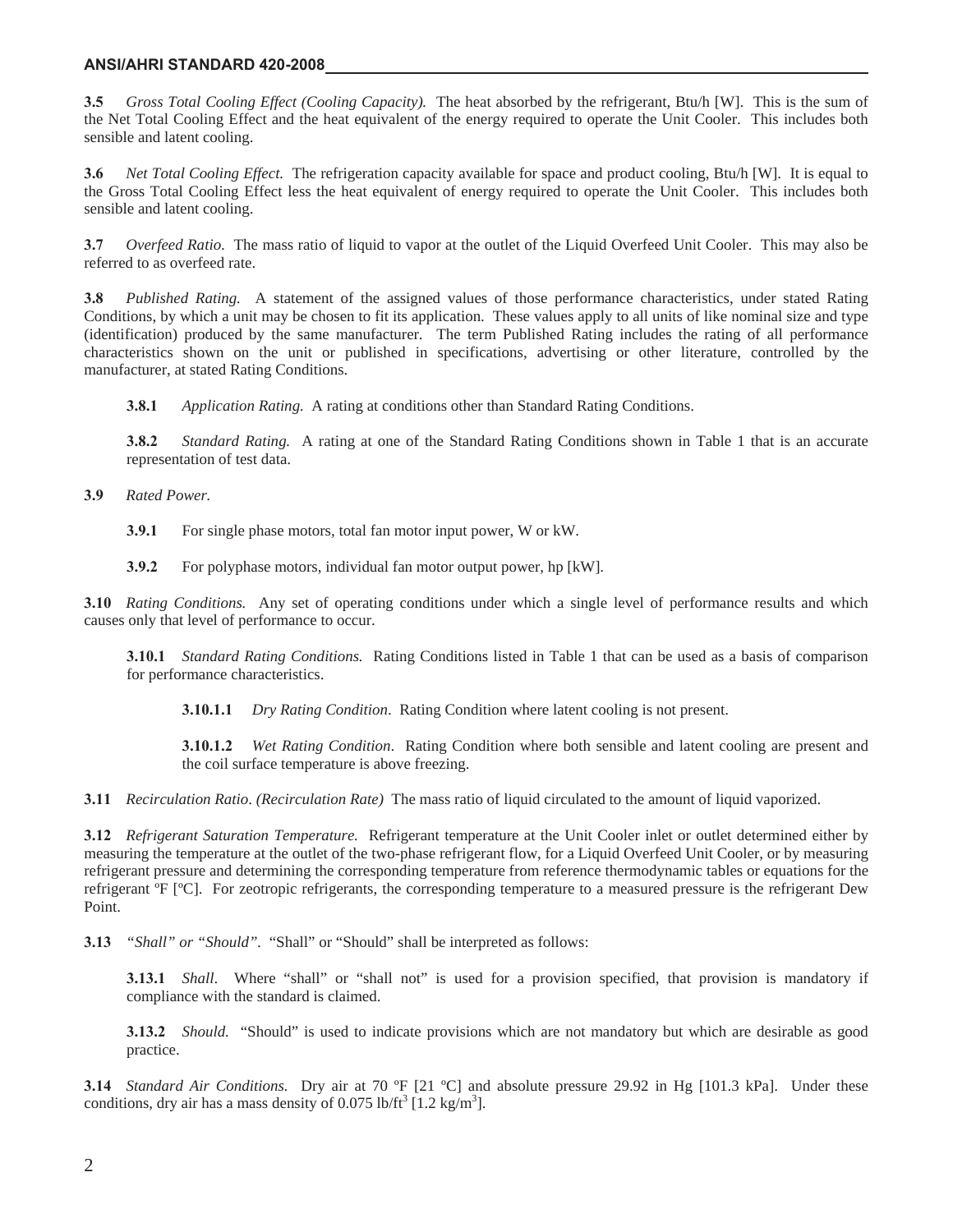**3.15** *Steady-State Conditions*. An operating state of a system, including its surroundings, in which the extent of change with time is within the limits specified in Tables C3 and C4.

**3.16** *Temperature Difference (TD)*. The difference between the dry-bulb temperature of the air entering the Unit Cooler and the Refrigerant Saturation Temperature at the unit cooler outlet, ºF [ºC].

**3.17** *Test Measurement.* The reading of a specific test instrument at a specific point in time. The Test Measurement may be averaged with other measurements of the same parameter at the same time to determine a Test Reading or averaged over the duration of the test to determine the value for the Test Run.

**3.18** *Test Reading.* The recording of one full set of the Test Measurements required to assess the performance of the test unit.

**3.19** *Test Run.* Test Readings compiled during Unit Cooler operation during which steady-state conditions have been maintained. It shall last for a minimum of 30 minutes with at least 15 consecutive Test Readings, all of which shall comply with the requirements of Tables C1, C2, C3 and C4. It includes all the information required to determine Unit Cooler performance at a specific rating condition.

**3.20** *Test Series.* A group of Test Runs, performed on the same test unit, to determine performance at all required rating conditions.

**3.21** *Volatile Refrigerant.* A refrigerant which changes from liquid to vapor in the process of absorbing heat.

### **Section 4. Test Requirements**

**4.1** *Test Requirements*. All Standard Ratings of Unit Coolers shall be verified by tests conducted at Standard Rating Conditions in accordance with one of the methods set forth in Appendix C.

| <b>Table 1. Standard Rating Conditions</b> |                              |              |             |                          |              |                       |                          |                           |                          |             |              |             |
|--------------------------------------------|------------------------------|--------------|-------------|--------------------------|--------------|-----------------------|--------------------------|---------------------------|--------------------------|-------------|--------------|-------------|
|                                            |                              |              |             |                          | Entering Air |                       |                          |                           | Refrigerant              |             |              |             |
| Condition                                  | Coil<br>Dry-bulb<br>Wet-bulb |              | Relative    | Dew Point                |              | Saturation            |                          | Temperature<br>Difference |                          |             |              |             |
| number                                     | condition                    | temperature  |             | temperature              |              | humidity <sup>1</sup> | temperature <sup>1</sup> |                           | Temperature <sup>2</sup> |             |              |             |
|                                            |                              | $\mathrm{P}$ | $\rm ^{o}C$ | °F                       | $\rm ^{o}C$  | $\%$                  | $\mathrm{P}$             | $\rm ^{o}C$               | $\rm ^oF$                | $\rm ^{o}C$ | $\mathrm{P}$ | $\rm ^{o}C$ |
|                                            | Wet                          | 50           | 10          | 46.1                     | 7.83         | 75                    |                          |                           | 35                       | 1.7         | 15           | 8.3         |
|                                            | Dry                          | 50           | 10          |                          |              | < 45                  | $<$ 30                   | $\langle -1.1$            | 35                       | 1.7         | 15           | 8.3         |
|                                            | Dry                          | 35           | 1.7         | $\overline{\phantom{0}}$ |              | < 50                  | < 20                     | $<-6.7$                   | 25                       | $-3.9$      | 10           | 5.6         |
|                                            | Drv                          | 10.0         | $-12.2$     |                          |              | < 46                  | $<-5.0$                  | $\langle -21 \rangle$     | 0.00                     | $-17.8$     | 10           | 5.6         |
|                                            | Dry                          | $-10.0$      | $-23.3$     | $\overline{\phantom{0}}$ |              | < 43                  | $<-25$                   | < 32                      | $-20.0$                  | $-28.9$     | 10           | 5.6         |

Notes:

1. The dry coil condition can be confirmed by measuring either the entering air dew point or relative humidity according to the instrumentation requirements of Table 2. At wet coil condition, relative humidity is for reference only.

2. Measured at coil outlet.

**4.1.1** All regularly furnished equipment that will affect performance shall be in place during the test.

**4.1.2** The refrigerant used during the test shall be one that is published for use with the Unit Cooler.

**4.1.3** Each Standard Rating test shall be performed at either 50 Hz or 60 Hz and at the highest rated voltage as specified by the manufacturer on the unit or motor nameplate.

**4.1.4** *Instrumentation Requirements*. Precision instruments and automated electronic data acquisition equipment shall be used to measure and record temperature, pressure and refrigerant flow rate test parameters. The use of advanced technologies or methods of measurement not described in this appendix are acceptable, provided the accuracy requirements of this appendix are achieved by the alternative method.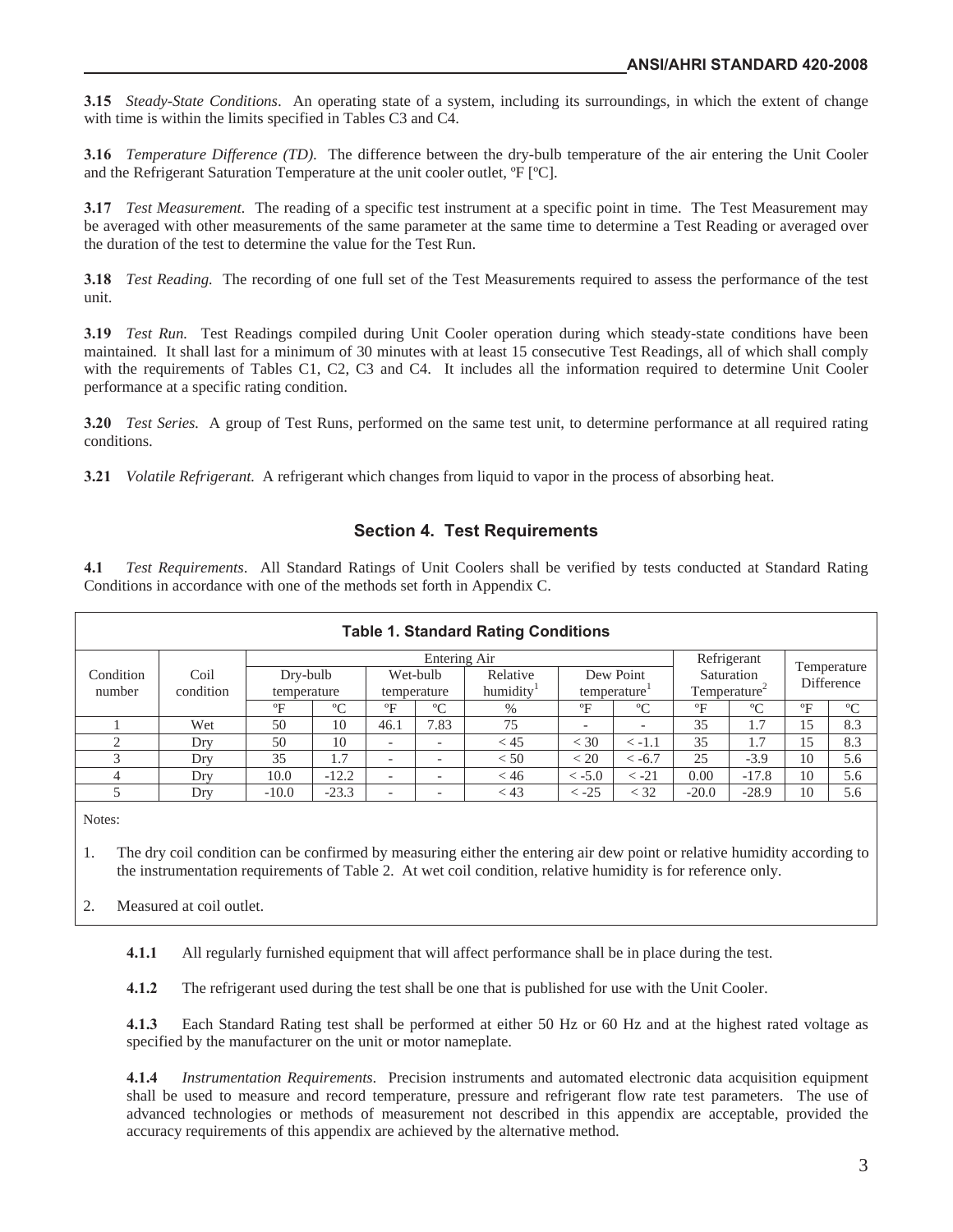**4.1.4.1** *Calibration* All measuring instruments and instrument systems (e.g. data acquisition coupled to temperature, pressure, or flow sensors) shall be calibrated by comparison to primary or secondary standards with calibrations traceable to National Institute of Standards and Technology (NIST) measurements, other recognized national laboratories, or derived from accepted values of natural physical constants. All test instruments shall be calibrated annually, whenever damaged, or when the accuracy is called into question.

**4.1.4.2** *Selection and Accuracy*. All measuring instruments shall be selected to meet or exceed the accuracy criteria listed in Table 2 for each type of measurement.

|                                |                                                                                                                    | <b>Table 2. Instrumentation Accuracy</b>                                                      |                                                          |                                          |  |
|--------------------------------|--------------------------------------------------------------------------------------------------------------------|-----------------------------------------------------------------------------------------------|----------------------------------------------------------|------------------------------------------|--|
| Measurement                    | Medium                                                                                                             | Minimum Accuracy                                                                              |                                                          | <b>Instrument Examples</b>               |  |
|                                |                                                                                                                    | $I-P$<br><b>SI</b>                                                                            |                                                          |                                          |  |
|                                | Air dry-bulb                                                                                                       |                                                                                               |                                                          | Resistance Temperature Device (RTD)      |  |
|                                | Air wet-bulb                                                                                                       | $\pm$ 0.10 °F                                                                                 | $\pm$ 0.06 °C                                            | Thermistor                               |  |
|                                | Refrigerant liquid                                                                                                 |                                                                                               |                                                          |                                          |  |
| Temperature                    | Refrigerant vapor                                                                                                  | $\pm$ 0.5 °F                                                                                  | $\pm$ 0.3 $^{\circ} \mathrm{C}$                          | Special calibrated thermocouple          |  |
|                                | Air Dew Point                                                                                                      | $\pm$ 0.5 °F                                                                                  | $\pm$ 0.3 °C                                             | Chilled mirror hygrometer                |  |
|                                | Others                                                                                                             | $\pm 1.0$ °F<br>$\pm 0.6$ °C                                                                  |                                                          | Liquid-in-glass thermometer              |  |
| Relative humidity <sup>1</sup> | Air                                                                                                                | $\pm$ 3 % points rh                                                                           |                                                          | Capacitive or resistive rh sensor        |  |
| Pressure                       | Refrigerant                                                                                                        | Pressure<br>corresponding to corresponding to<br>$\pm$ 0.2 °F of<br>saturation<br>temperature | Pressure<br>$\pm$ 0.1 °C of<br>saturation<br>temperature | Transducer                               |  |
|                                | Air                                                                                                                | $\pm$ 0.05 inches of<br>mercury                                                               | 169 Pa                                                   | <b>Barometer</b>                         |  |
| Flow                           | Refrigerant                                                                                                        | 1 % of reading                                                                                |                                                          | Mass flow meter                          |  |
|                                | Liquids                                                                                                            | 1 % of reading                                                                                |                                                          | Venturi                                  |  |
|                                | Motor<br>kilowatts/amperes/voltage                                                                                 |                                                                                               |                                                          | Power meter                              |  |
| Electrical                     | Auxiliary kilowatt input (e.g.                                                                                     | 1 % of reading                                                                                |                                                          | Amp probe                                |  |
|                                | heater)                                                                                                            |                                                                                               |                                                          | Multimeter                               |  |
| Speed                          | Motor / fan shaft                                                                                                  | 1 % of reading                                                                                |                                                          | Tachometer                               |  |
| Weight                         | Oil / refrigerant solution                                                                                         | $0.5 %$ of reading                                                                            |                                                          | Gravimeter (scale or analytical balance) |  |
| Specific Gravity               | <b>Brine</b>                                                                                                       | 1 % of reading                                                                                |                                                          | Hydrometer                               |  |
| Time                           | Hours / minutes / seconds                                                                                          | 0.5 % of time interval                                                                        |                                                          | Electronic clock                         |  |
| Note:<br>1.                    | Relative humidity and air dew point measurements are intended to confirm the dry coil condition for test condition |                                                                                               |                                                          |                                          |  |

numbers 2 through 5.

### **Section 5. Rating Requirements**

**5.1** *Standard Ratings.* Standard Ratings shall include Rated Power and Gross Total Cooling Effect established at all applicable Standard Rating Conditions specified in Table 1.

**5.2** *Application Ratings*. Application Ratings shall include Rated Power and Gross Total Cooling Effect at conditions other than Standard Rating Conditions. Application Ratings with Refrigerant Saturation Temperatures below 32 °F [0.0 °C]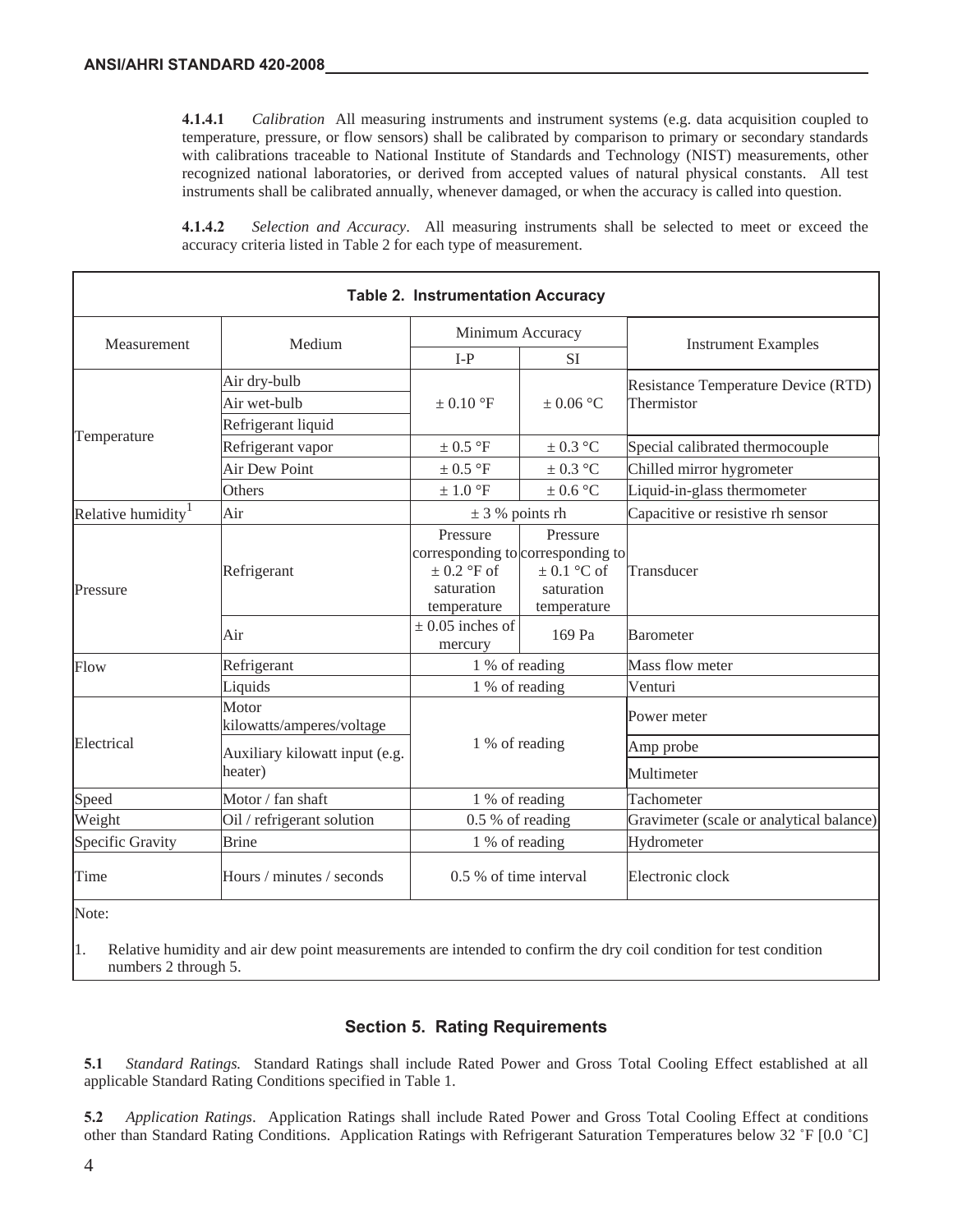shall be rated at dry conditions. Application Ratings published by the manufacturer shall be clearly identified as Application Ratings.

**5.3** *Tolerances.* To comply with this standard, any representative production unit selected at random, when tested at the Standard Rating Conditions, shall have a Gross Total Cooling Effect not less than 95 % of its published Standard Rating and not exceed 105 % of its Rated Power.

### **Section 6. Minimum Data Requirements for Published Ratings**

**6.1** *Minimum Data Requirements for Published Ratings.* As a minimum, Published Ratings shall include all Standard Ratings at which the unit will be produced, marketed or sold. All claims to ratings for products within the scope of this standard shall be accompanied by the statement "Rated in accordance with ARI Standard 420." All claims to ratings outside the scope of this standard shall include the statement "Outside the scope of ARI Standard 420." Wherever Application Ratings are published or printed, they shall include a statement of the conditions at which the ratings apply.

**6.2** *Required Published Ratings.* All published Standard Ratings and Application Ratings shall include:

- a. Model Number
- b. Gross Total Cooling Effect, Btu/h [W]
- c. Temperature Difference, ºF [ºC]
- d. Refrigerant designation(s) in accordance with ANSI/ASHRAE Standard 34 with Addenda
- e. Refrigerant Saturation Temperature, ºF [ºC]
- f. Rated Power W [kW] or hp [kW]
- g. Number of motors
- h. Coil fin density, fins per inch or coil fin spacing [mm]; Actual fin density or fin spacing shall be within 10 % of published values.
- i. Airflow rate, cfm  $[m^3/s]$

**6.3** *Recommended Published Ratings*. It is recommended that the following data be published in addition to the required Published Ratings per Section 6.2:

- a. Type of defrost
- b. Unit Cooler motor current, A; voltage, V; and frequency, Hz
- c. Defrost heater power, W; and voltage, V (if used)

### **Section 7. Marking and Nameplate Data**

**7.1** *Marking and Nameplate Data.* As a minimum, the manufacturer name or trade-name; model number; refrigerant(s); current, A; voltage, V; frequency, Hz; and phase shall be shown in a conspicuous place on the unit.

Nameplate voltages for 60 Hertz systems shall include one or more of the equipment nameplate voltage ratings shown in Table 1 of ARI Standard 110. Nameplate voltages for 50 Hertz systems shall include one or more of the utilization voltages shown in Table 1 of IEC Standard Publication 60038.

### **Section 8. Conformance Conditions**

**8.1** *Conformance.* While conformance with this standard is voluntary, conformance shall not be claimed or implied for products or equipment within the standard's *Purpose* (Section 1) and *Scope* (Section 2) unless such product claims meet all of the requirements of the standard and all of the testing and rating requirements are measured and reported in complete compliance with the standard. Any product that has not met all the requirements of the standard shall not reference, state, or acknowledge the standard in any written, oral, or electronic communication.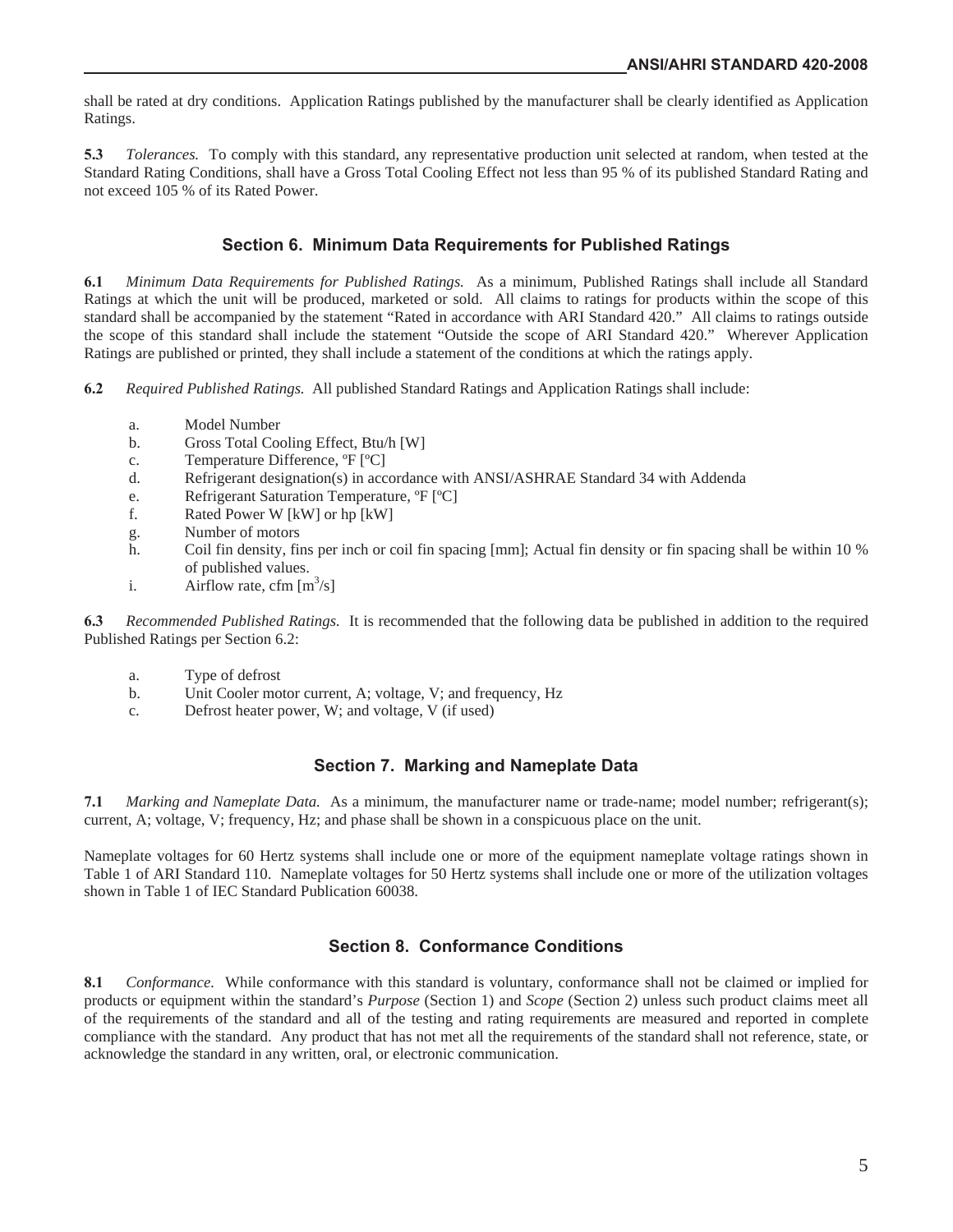# **APPENDIX A. REFERENCES – NORMATIVE**

**A1.** Listed here are all standards, handbooks and other publications essential to the formation and implementation of the standard. All references in this appendix are considered as part of the standard except where deviations are noted.

**A1.1** ANSI/ASHRAE Standard 34-2007, *Designation and Safety Classification of Refrigerants*, 2007, American Society of Heating, Refrigerating, and Air-Conditioning Engineers, Inc., 1791 Tullie Circle, N.E., Atlanta, GA 30329, U.S.A.

**A1.2** ANSI/ASHRAE Standard 41.1-1986 (RA 2006), *Standard Method for Temperature Measurement*, 2006, American Society of Heating, Refrigerating, and Air-Conditioning Engineers, Inc., 1791 Tullie Circle, N.E., Atlanta, GA 30329, U.S.A.

**A1.3** ANSI/ASHRAE Standard 41.3-1989, *Standard Method for Pressure Measurement*, 1989, American Society of Heating, Refrigerating, and Air-Conditioning Engineers, Inc., 1791 Tullie Circle, N.E., Atlanta, GA 30329, U.S.A.

**A1.4** ANSI/ASHRAE Standard 41.4-1996 (RA 2006), *Standard Method for Measurement of Proportion of Lubricant in Liquid Refrigerant*, 2006, American Society of Heating, Refrigerating, and Air-Conditioning Engineers, Inc., 1791 Tullie Circle, N.E., Atlanta, GA 30329, U.S.A.

**A1.5** ANSI/ASHRAE Standard 41.10-2003, *Flow Meter Test Methods for Mass Flow Measurements of Volatile Refrigerants*, 2003, American Society of Heating, Refrigerating, and Air-Conditioning Engineers, Inc., 1791 Tullie Circle, N.E., Atlanta, GA 30329, U.S.A.

**A1.6** AHRI Standard 110-2002 (formerly ARI Standard 110-2002), *Air-Conditioning and Refrigerating Equipment Nameplate Voltages,* 2002, Air-Conditioning, Heating, and Refrigeration Institute, 2111 Wilson Boulevard, Suite 500, Arlington, VA 22201, U.S.A.

**A1.7** *ASHRAE Handbook Fundamentals*, 2005, American Society of Heating, Refrigerating, and Air-Conditioning Engineers, Inc., 1791 Tullie Circle, N.E., Atlanta, GA 30329, U.S.A.

**A1.8** ASHRAE *Psychrometric Analysis* software, version 6, 2007, American Society of Heating, Refrigerating, and Air-Conditioning Engineers, Inc., 1791 Tullie Circle, N.E., Atlanta, GA 30329, U.S.A.

**A1.9** *ASHRAE Terminology of Heating, Ventilation, Air Conditioning and Refrigeration,* Second Edition, 1991, American Society of Heating, Refrigerating, and Air-Conditioning Engineers, Inc., 1791 Tullie Circle, N.E., Atlanta, GA, 30329, U.S.A.

**A1.10** IEC Standard Publication 60038-2002, *IEC Standard Voltages*, 2002, International Electrotechnical Commission, 3, rue de Varembé, P.O. Box 131, CH - 1211 GENEVA 20, Switzerland.

**A1.11** NIST Reference Fluid Thermodynamic and Transport Properties, *REFPROP*, Version 8.0, 2007, National Institute of Standards and Technology, Boulder, CO 80303, USA.

# **APPENDIX B. REFERENCES – INFORMATIVE**

**B1.** Listed here are standards, handbooks, and other publications that may provide useful information and background but are not considered essential. References in this appendix are not considered part of the standard.

**B1.1** *Ammonia Refrigeration Piping Handbook*, 2000, International Institute of Ammonia Refrigeration, 1110 North Glebe Road, Suite 250, Arlington, VA 22201, U.S.A.

**B1.2** ANSI/ASHRAE Standard 41.9-2000 (RA 2006), *Calorimeter Test Methods for Mass Flow Measurements of Volatile Refrigerants*, 2006, American Society of Heating, Refrigerating, and Air-Conditioning Engineers, Inc., 1791 Tullie Circle, N.E., Atlanta, GA 30329, U.S.A.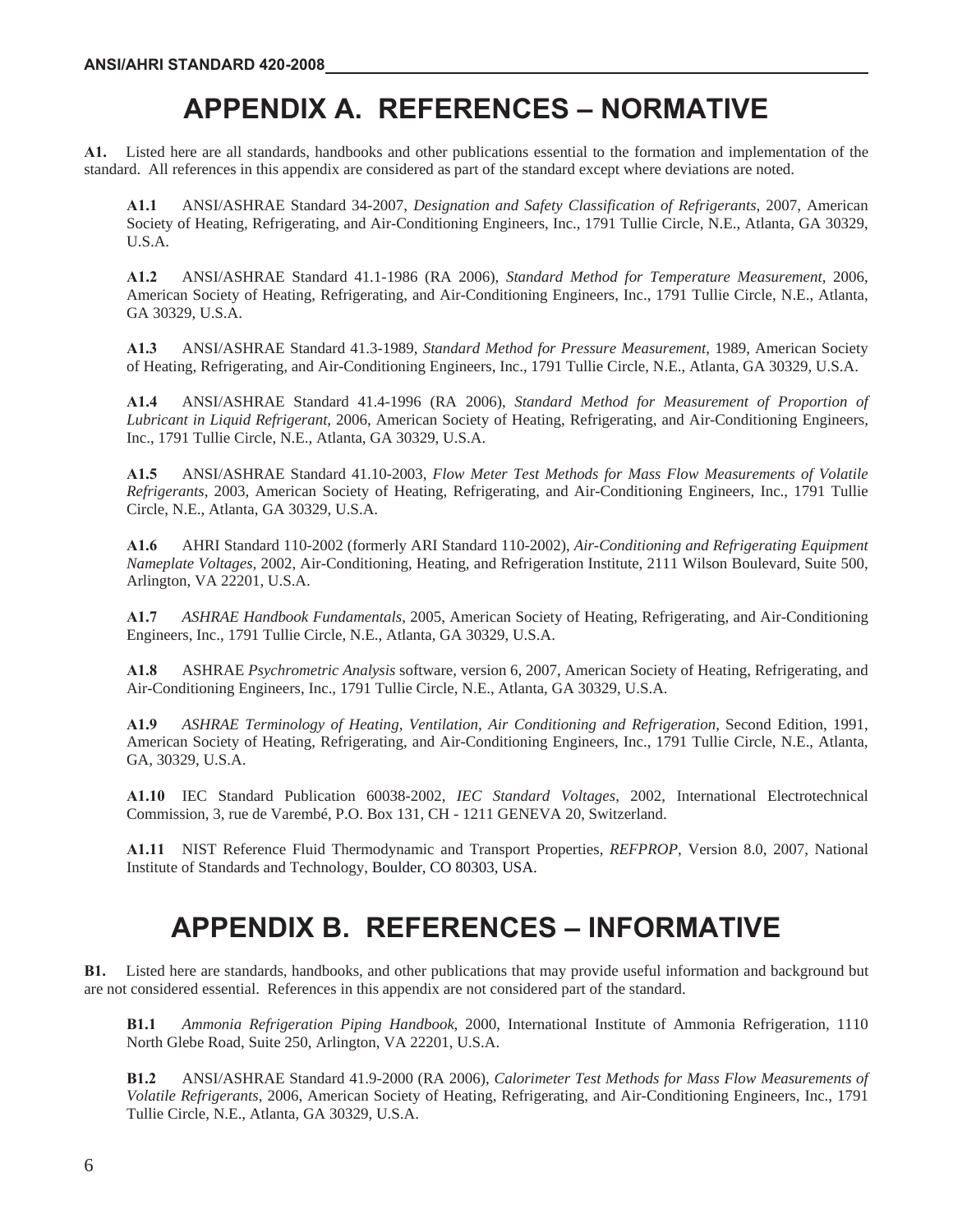# **APPENDIX C. METHODS OF TESTING FORCED-CIRCULATION FREE-DELIVERY UNIT COOLERS FOR REFRIGERATION – NORMATIVE**

**C1.** *Purpose*. The purpose of this appendix is to provide a method of testing for Forced-Circulation Free-Delivery Unit Coolers for Refrigeration.

**C2.** *Scope.* These methods of testing apply to factory-made, Forced-Circulation, Free-Delivery Unit Coolers, as defined in Section 3, operating with a Volatile Refrigerant fed by either direct expansion or liquid overfeed at wet and/or dry conditions.

**C2.1** *Exclusions.* These methods of testing do not apply to:

**C2.1.1** Air-conditioning units used primarily for comfort cooling for which testing methods are given in other standards.

**C2.1.2** Unit Coolers operating at latent load conditions with Refrigerant Saturation Temperature < 32 ºF  $[0.0 \degree C]$  to prevent frost

- **C2.1.3** Unit Coolers installed in or connected to ductwork
- **C2.1.4** Unit Coolers using zeotropic refrigerants with Glides greater than 2.0 ºF [1.1 ºC]
- **C2.1.5** Field Testing of Unit Coolers

### **C3.** *Measurements*

- **C3.1** Refer to ARI 420 Table 2 for required instrumentation accuracy.
- **C3.2** *Temperature Measurements* 
	- **C3.2.1** Temperature measurements shall be made in accordance with ANSI/ASHRAE Standard 41.1.

**C3.2.2** Air wet-bulb and dry-bulb temperatures entering the Unit Cooler shall be measured based on the airflow area at the point of measurement. One measuring station is required for each 2.0 ft<sup>2</sup> [0.19 m<sup>2</sup>] of the first 10.0 ft<sup>2</sup> [0.93 m<sup>2</sup>] of airflow area and one additional measuring station is required for each 4.0 ft<sup>2</sup> [0.27  $m<sup>2</sup>$ ] of airflow area above 10.0 ft<sup>2</sup> [0.93 m<sup>2</sup>]. A minimum of two stations shall be used and the number of measuring stations shall be rounded up to the next whole number.

**C3.2.3** The airflow area shall be divided into the required number of equal area rectangles with aspect ratios no greater than 2 to 1. Additional measuring stations may be necessary to meet this requirement. The measuring stations shall be located at the geometric center of each rectangle.

**C3.2.4** The maximum allowable deviation between any two air temperature measurement stations shall be 2.0 °F [1.1 °C].

**C3.2.5** If sampling tubes are used, each tube opening may be considered a temperature measuring station provided the openings are uniformly spaced along the tube, the airflow rates entering each port are relatively uniform  $(\pm 15\%)$  and the arrangement of tubes complies with the location requirements of C3.2.3. Additionally, a one time temperature traverse shall be made over the measurement surface, prior to the test to assess the temperature variation and ensure it complies with the allowable deviation specified in C3.2.4. (Refer to ANSI/ASHRAE Standard 41.1 for more information and diagrams).

**C3.2.6** Refrigerant temperatures entering and leaving the Unit Cooler shall be measured by a temperature measuring instrument placed in a thermometer well and inserted into the refrigerant stream. These wells shall be filled with non-solidifying, thermal conducting liquid or paste to ensure the temperature sensing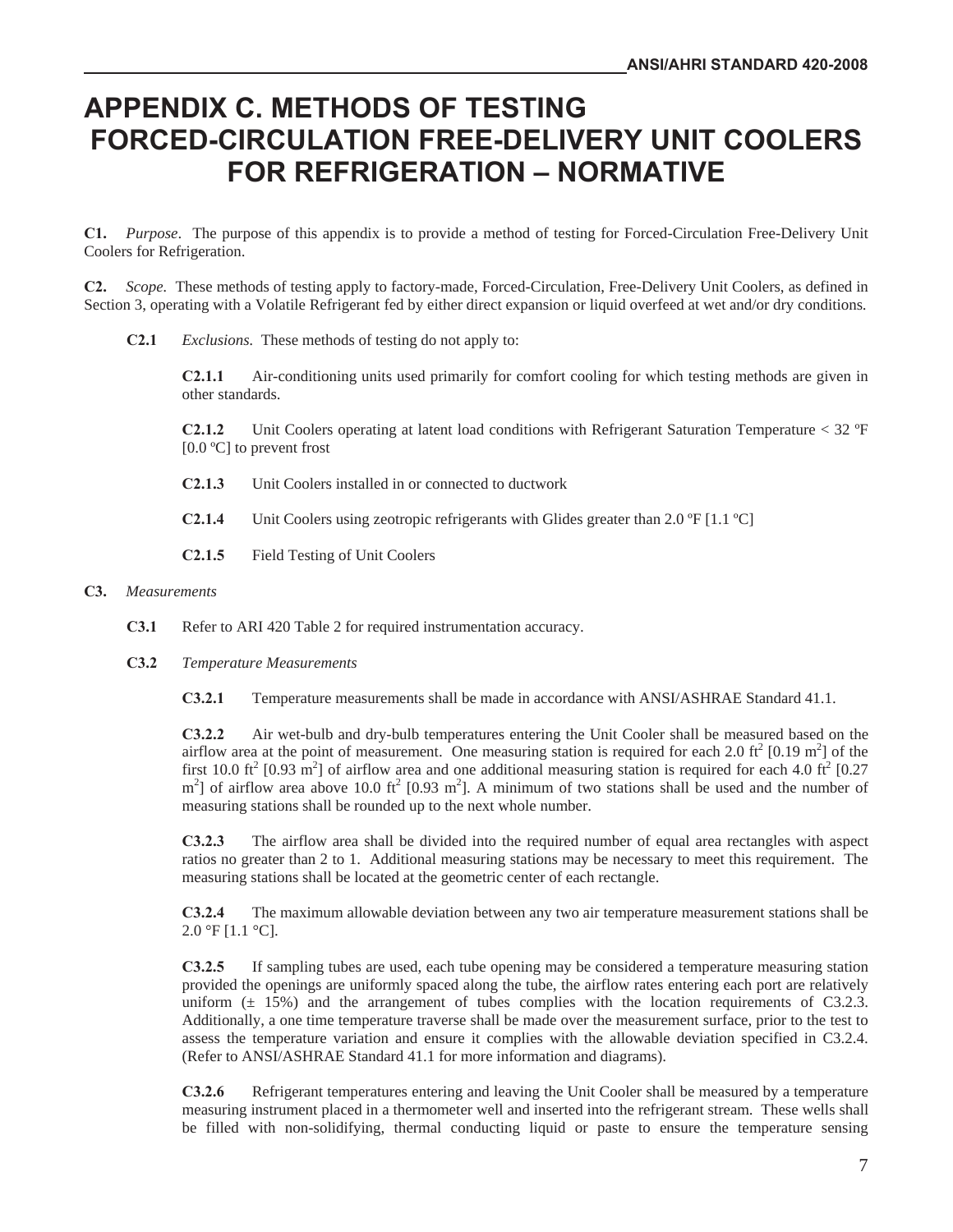instrument is exposed to a representative temperature. The entering temperature of the refrigerant shall be measured within six pipe diameters upstream of the control device.

**C3.3** *Pressure Measurements.* Connections for pressure measurements shall be smooth and flush within the pipe wall and shall be located not less than six pipe diameters downstream from fittings, bends, or obstructions. (Refer to ANSI/ASHRAE Standard 41.3 for more information and diagrams).

### **C3.4** *Volatile Refrigerant Flow Measurement*

**C3.4.1** Refrigerant flow meters shall be installed and the flow rate of Volatile Refrigerants shall be measured in accordance with ANSI/ASHRAE Standard 41.10.

**C3.4.1.1** Refrigerant liquid must be sub-cooled both upstream and downstream of the meter to ensure the liquid remains single phase.

**C3.4.1.2** Refrigerant vapor must be superheated both upstream and downstream of the meter to ensure the vapor remains single phase.

**C3.4.1.3** Flow meters shall be installed with at least ten pipe diameters upstream and five diameters downstream of the meter, in straight pipe free of valves and fittings, or in accordance with the manufacturer's instructions.

**C3.4.1.4** A direct reading mass-flow-rate measuring device, such as a Coriolis meter, is the preferred instrument for measuring the refrigerant flow rate. Other flow meters that demonstrate the capability to measure flow rate with the specified accuracy are also acceptable.

**C3.5** *Oil-in-Refrigerant Mass Ratio Measurement.* The ratio of oil to refrigerant shall be less than 1 % by weight. Unless the system does not contain refrigerant oil, tests for oil concentration shall be made a minimum of once per Test Series per ANSI/ASHRAE Standard 41.4.

**C3.6** *Rated Power Measurement.* Prior to conducting a capacity Test Series, the following shall be measured and recorded, refer to Section C11.1.

- E Total electrical power input to fan motor(s) of Unit Cooler, W [W]
- FS Fan speed (s), rpm [rev/s]
- N Number of motors
- $P<sub>b</sub>$  Barometric pressure, in Hg [kPa]
- $T_{db}$  Dry-bulb temperature of air at inlet,  ${}^{\circ}F$   ${}^{\circ}C$ ]
- $T_{wb}$  Wet-bulb temperature of air at inlet,  ${}^{\circ}F$  [ ${}^{\circ}C$ ]
- V Voltage of each phase, V [V]

For a given motor winding configuration, the total power input shall be measured at the highest nameplated voltage. For three-phase power, voltage imbalance shall be no more than 2 %.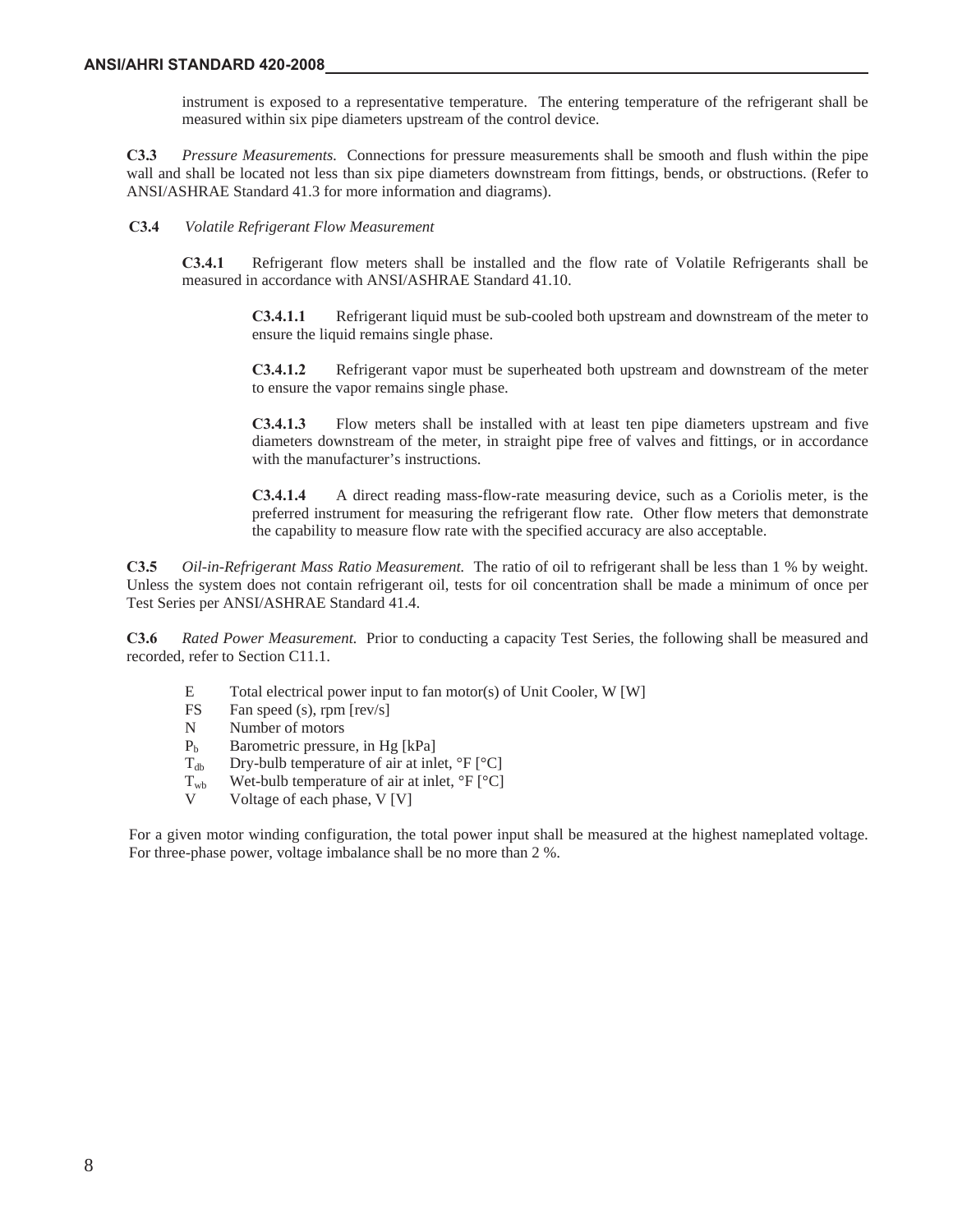| <b>Table C1. Test Readings</b>                                                                          |                                                               |                                                    |  |  |  |  |  |  |
|---------------------------------------------------------------------------------------------------------|---------------------------------------------------------------|----------------------------------------------------|--|--|--|--|--|--|
| <b>Test Parameter</b>                                                                                   | Minimum Data<br>Collection Rate,<br>Test Readings per<br>Hour | Minimum Number<br>of Test Readings<br>per Test Run |  |  |  |  |  |  |
| Temperature                                                                                             | 30                                                            | 15                                                 |  |  |  |  |  |  |
| Pressure                                                                                                | 30                                                            | 15                                                 |  |  |  |  |  |  |
| Refrigerant mass flow rate                                                                              | 30                                                            | 15                                                 |  |  |  |  |  |  |
| Test room barometric pressure                                                                           | 1                                                             | 1                                                  |  |  |  |  |  |  |
| Fan speed $(s)$                                                                                         | 1                                                             | 1                                                  |  |  |  |  |  |  |
| Total electrical power input to fan motor(s) <sup>1</sup>                                               | 3                                                             | $\overline{\mathcal{L}}$                           |  |  |  |  |  |  |
| Total electrical power input to heater and<br>auxiliary equipment <sup>1</sup>                          | 3                                                             | $\overline{2}$                                     |  |  |  |  |  |  |
| Notes:                                                                                                  |                                                               |                                                    |  |  |  |  |  |  |
| 1.<br>For calibrated box only (Method 2)<br>Duration of test run shall be a minimum of 30 minutes<br>2. |                                                               |                                                    |  |  |  |  |  |  |

**C3.7** *Measurement Intervals*. Measurement intervals shall be in accordance with Table C1.

**C4.** *Unit Cooler General Data.* The following data shall be recorded, where applicable, for each unit tested, including the units of measurement used:

### **C4.1** *Physical data*

- a. Manufacturer name and address
- b. Identification number (model/serial)
- c. Size (external dimensions), in  $\times$  in  $\times$  in  $[mm \times mm \times mm]$
- d. Nameplate motor data (for each motor)
	- 1. Type
	- 2. Frame size
	- 3. Power, hp [kW]
	- 4. Speed, rpm [rev/s]
	- 5. Voltage, V
	- 6. Amps, A
	- 7. Phase
	- 8. Frequency, Hz
	- 9. Efficiency (NEMA nominal or manufacturer's certificate for polyphase motors)
	- 10. Manufacturer
	- 11. Serial number or manufacturer identification number
- e. Fan data
	- 1. Diameter, in [mm]
	- 2. Width (centrifugal fans only), in [mm]
	- 3. Speed, rpm [rev/s]
	- 4. Number of blades
	- 5. Manufacturer
	- 6. Model number or part number
	- 7. Number of fans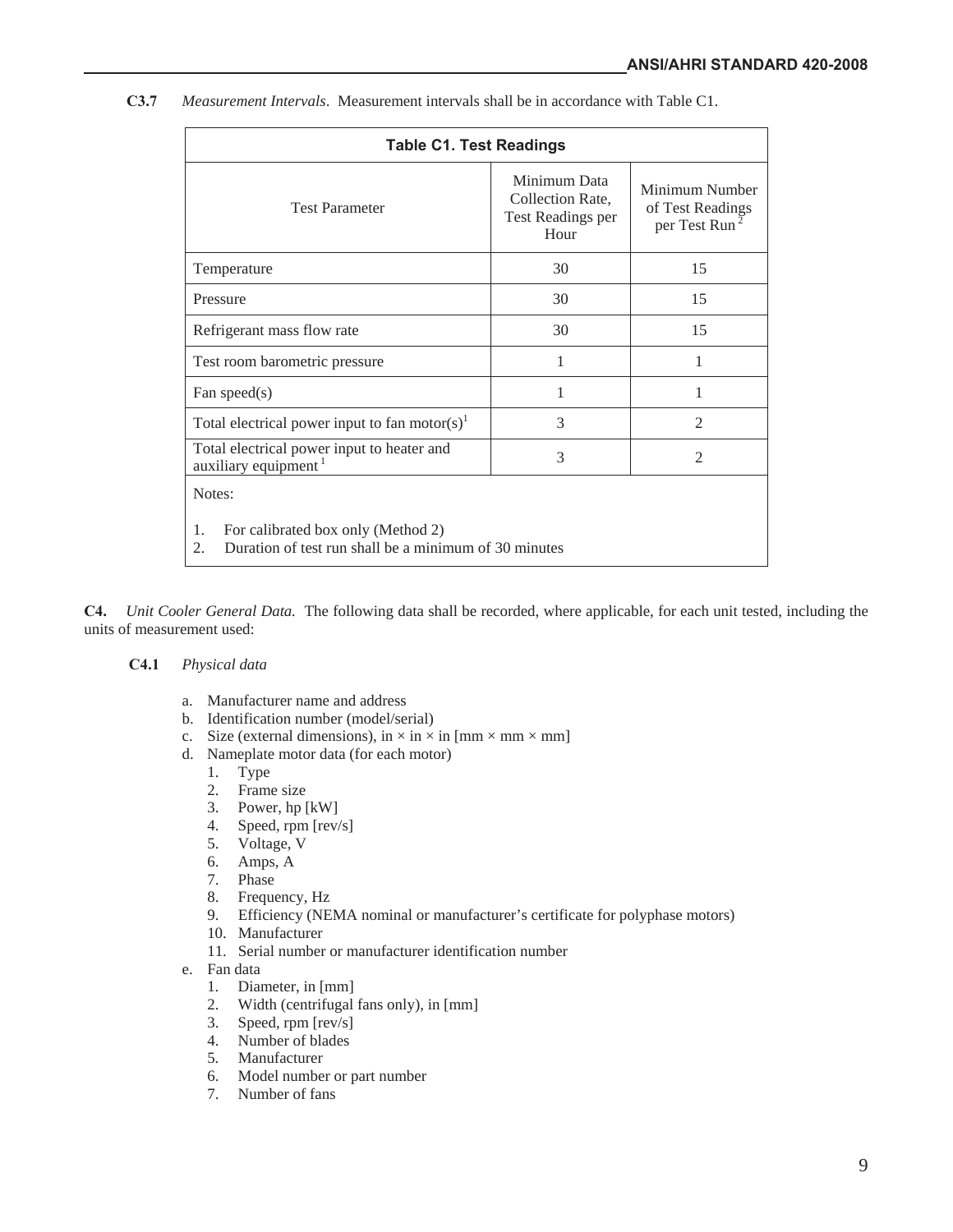- f. Cooling coil data
	- 1. Finned length, in [mm]
	- 2. Fin height and depth, in [mm]
	- 3. Number of rows deep
	- 4. Number of tubes high
	- 5. Fin density, fins per inch or fin spacing, mm based on total fin count
	- 6. If fins are staged, fin density per stage, fins per inch or fin spacing per stage [mm]
	- 7. Measured fin material thickness, in [mm] {Note: fin thickness for hot dipped galvanized coils will vary.}
	- 8. Fin material
	- 9. Finished fin geometry
	- 10. Tube material
	- 11. Tube description {i.e. outside diameter (or equivalent), enhancements}
	- 12. Number of refrigerant circuits
	- 13. Coil or fin coatings
- g. Accessories (e.g. louvers, distributor orifice, grills)

### **C4.2** *Specific to the test*

- a. Test location, test company and address
- b. Method of test
- c. Date and time of Test Run
- d. Names of observers responsible engineers and all data takers
- e. Published Gross Total Cooling Effect at Standard Rating Conditions, Btu/h [W]
- f. Refrigerant
- g. Recirculation Ratio (Method 3) manufacturer specified
- h. Refrigerant flow rate, lbm/h [kg/s] (Method 3) manufacturer specified

**C5.** *Methods of Testing*. The Gross Total Cooling Effect of Unit Coolers shall be determined by one of the following methods. In all methods, the reported Gross Total Cooling Effect,  $q_t$ , shall be the average of two independent determinations.

**C5.1** *Method 1, DX Dual Instrumentation*. The Cooling Capacity shall be determined by measuring the enthalpy change and the mass flow rate of the refrigerant across the Unit Cooler using two independent measuring systems.

**C5.2** *Method 2, DX Calibrated Box.* The Cooling Capacity shall be determined concurrently by measuring the enthalpy change and the mass flow rate of the refrigerant across the Unit Cooler and the heat input to the calibrated box.

**C5.3** *Method 3, Liquid Overfeed.* The Cooling Capacity shall be determined by measuring the enthalpy change and the mass flow rate of the refrigerant across the Unit Cooler and also measured with a condenser calorimeter. The refrigerant outlet pressure shall be measured and the corresponding Refrigerant Saturation Temperature shall agree with the measured temperature within 0.2 °F [0.1 °C]. The Recirculation Ratio and refrigerant flow rate through Unit Cooler shall be specified by the manufacturer.

**C6.** *Test Chamber Dimensions.* The Unit Cooler shall be installed in a room of sufficient size to avoid airflow restrictions or recirculation such that:

a. No obstacle is positioned within a distance of  $2\sqrt{AB}$  from the discharge of the Unit Cooler, where A and B are the air inlet dimensions, in [mm] per fan section of the Unit Cooler.

b. All other distances correspond to the minimum requirements of the installation instructions provided by the manufacturer.

c. The minimum volume,  $ft^3$  [m<sup>3</sup>], of the test chamber shall be 20 % [1200 %] of the airflow rate,  $ft^3/min$  [m<sup>3</sup>/s] produced by the Unit Cooler together with all auxiliary air moving devices that operate simultaneously with the Unit Cooler.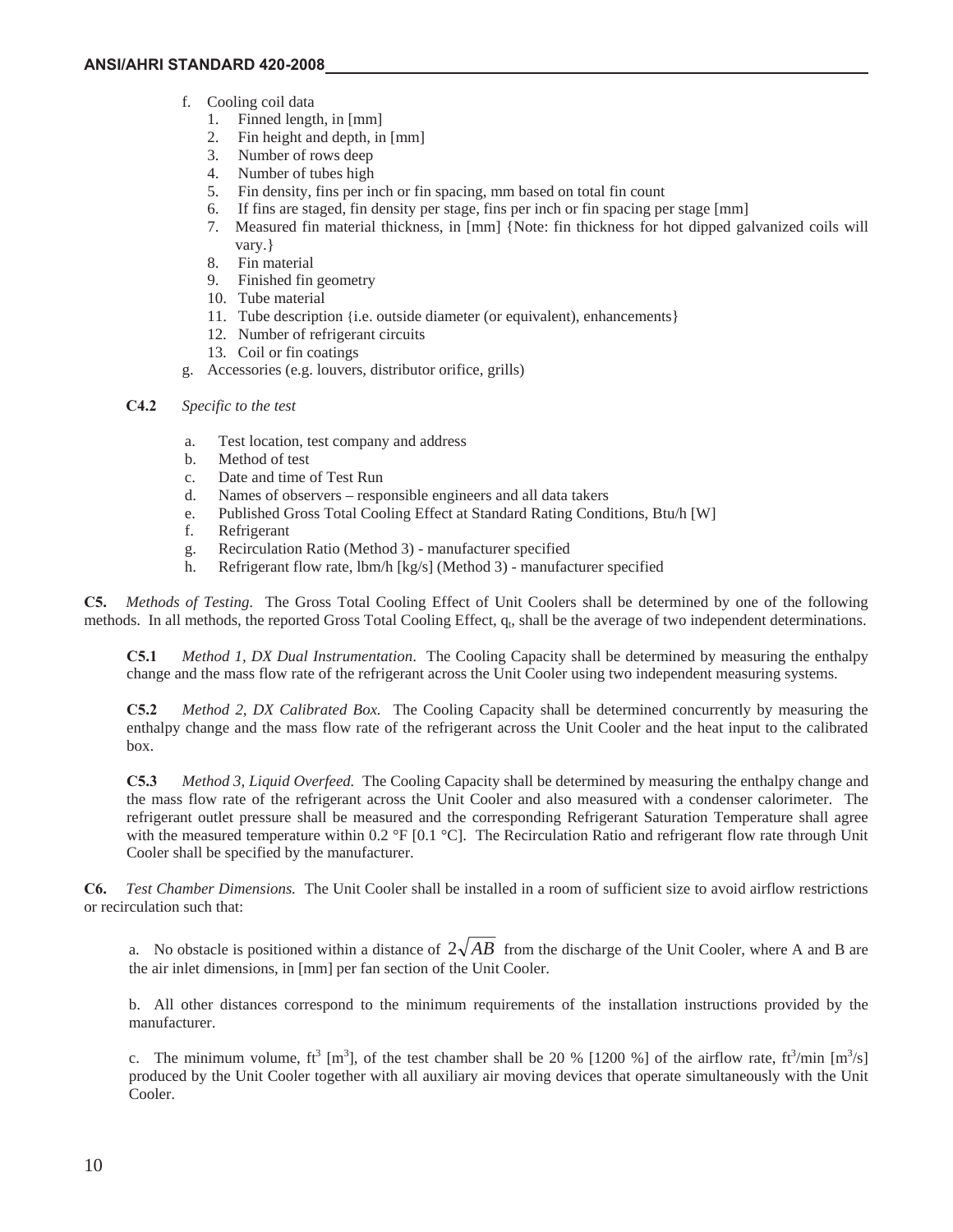| <b>Table C2. Additional Test Conditions</b> |           |                 |             |                                     |             |                         |             |                         |             |  |  |
|---------------------------------------------|-----------|-----------------|-------------|-------------------------------------|-------------|-------------------------|-------------|-------------------------|-------------|--|--|
|                                             | Condition |                 |             | <b>Inlet Saturation Temperature</b> |             | <b>Inlet Subcooling</b> |             | <b>Outlet Superheat</b> |             |  |  |
| Method                                      | Number    | Excluding R-717 |             | $R-717$ only                        |             |                         |             |                         |             |  |  |
|                                             |           | $\mathrm{P}$    | $\rm ^{o}C$ | $\mathrm{P}$                        | $\rm ^{o}C$ | $\mathrm{P}$            | $\rm ^{o}C$ | $\mathrm{P}$            | $\rm ^{o}C$ |  |  |
| 1, 2                                        | All       | 105             | 40.5        | 95                                  | 35          | 15                      | 8.3         | 6.5                     | 3.6         |  |  |
|                                             |           | 40              | 4.4         | 40                                  | 4.4         | 3                       | 1.7         |                         |             |  |  |
|                                             | 2         | 40              | 4.4         | 40                                  | 4.4         | 3                       | 1.7         |                         |             |  |  |
| 3                                           | 3         | 30              | $-1.1$      | 30                                  | $-1.1$      | 3                       | 1.7         |                         |             |  |  |
|                                             | 4         | 7.0             | $-14.0$     | 7.0                                 | $-14.0$     | 4                       | 2.2         |                         |             |  |  |
|                                             | 5         | $-10$           | $-23$       | $-10$                               | $-23$       | 6                       | 3.3         |                         |             |  |  |

|  | C7. General Test Conditions. Test acceptance criteria listed in Tables C2, C3 and C4 apply to all methods of test: |
|--|--------------------------------------------------------------------------------------------------------------------|
|  |                                                                                                                    |

| <b>Table C3. Test Condition Tolerances</b> |               |                          |                                                           |                   |                                                                                        |                          |                      |             |  |  |
|--------------------------------------------|---------------|--------------------------|-----------------------------------------------------------|-------------------|----------------------------------------------------------------------------------------|--------------------------|----------------------|-------------|--|--|
| Variable Description                       |               |                          | <b>Test Condition Stability Over Test Run</b><br>Duration |                   | Allowable Deviation of Average Test<br>Temperatures from Standard Rating<br>Conditions |                          |                      |             |  |  |
|                                            | Dry Condition |                          | Wet Condition                                             |                   | Dry Condition                                                                          |                          | <b>Wet Condition</b> |             |  |  |
|                                            | $\mathrm{P}$  | $\rm ^{o}C$              | $\mathrm{P}$                                              | $\rm ^{o}C$       | $\mathrm{P}$                                                                           | $\rm ^{o}C$              | $\mathrm{P}$         | $\rm ^{o}C$ |  |  |
| Dry-bulb Temperature                       |               | $\overline{\phantom{a}}$ | $\overline{\phantom{a}}$                                  |                   | $\pm 1.0$                                                                              | $\pm 0.6$                | $\pm 1.0$            | $\pm 0.6$   |  |  |
| Wet-bulb Temperature                       |               | $\overline{\phantom{a}}$ | $\pm 0.5$                                                 | $\pm 0.3$         |                                                                                        | $\overline{\phantom{a}}$ | $\pm 0.5$            | $\pm 0.3$   |  |  |
| Dew Point Temperature                      |               |                          | $\overline{\phantom{a}}$                                  |                   | $+0.0$                                                                                 | $+0.0$                   |                      |             |  |  |
| Temperature Difference                     | $\pm 0.5^1$   | $\pm 0.3^{\text{T}}$     | $\pm 0.5^1$                                               | $\pm 0.3^{\circ}$ | ۰                                                                                      | $\overline{\phantom{a}}$ |                      |             |  |  |
| <b>Refrigerant Flow Rate</b>               |               | $\pm$ 3.0 %              |                                                           |                   |                                                                                        | -                        |                      |             |  |  |
| $N_{\alpha\alpha}$                         |               |                          |                                                           |                   |                                                                                        |                          |                      |             |  |  |

Note:

1. The Dry-bulb temperature tolerance is set by the Temperature Difference.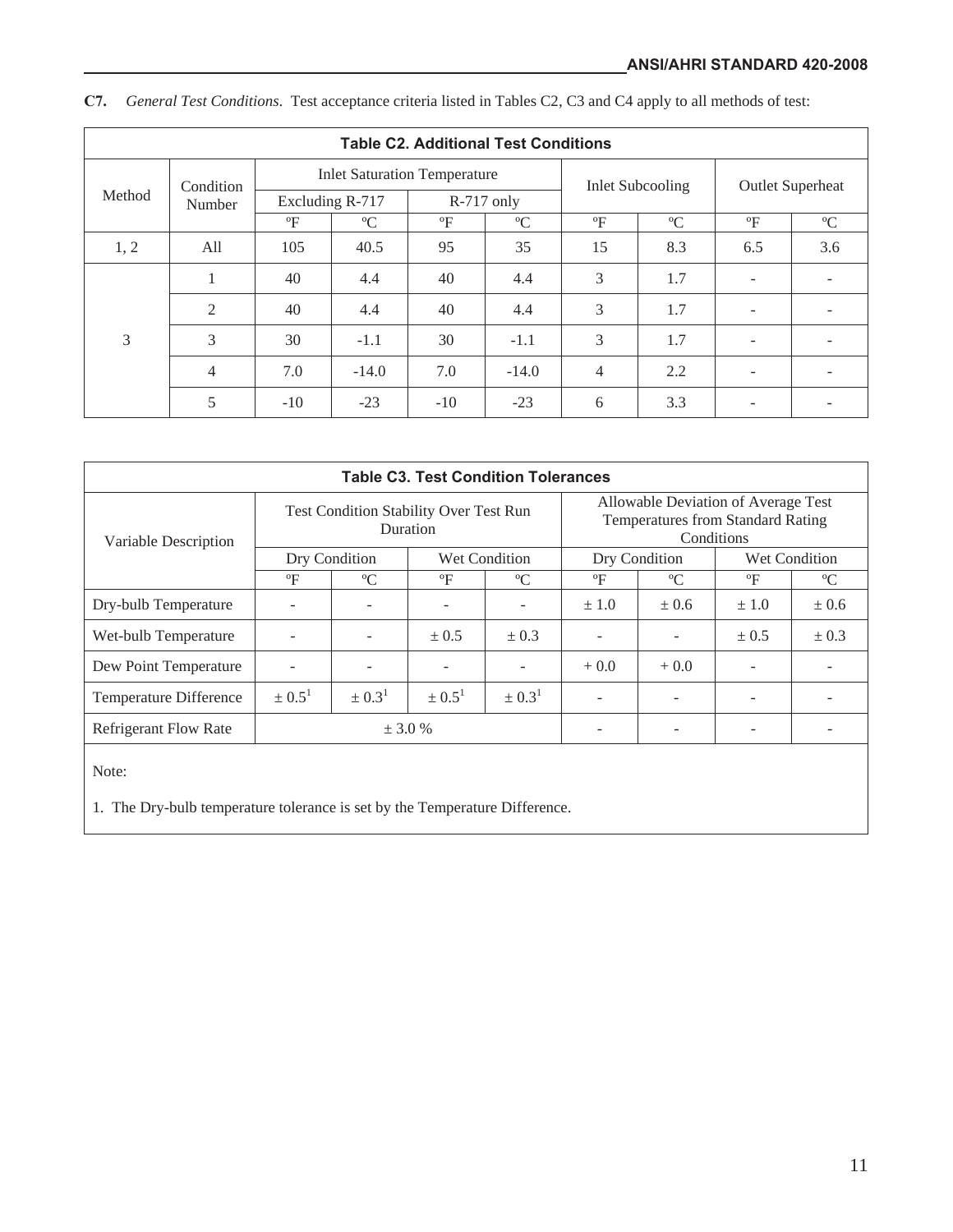| <b>Table C4. Refrigerant Temperature Tolerances</b>             |              |              |                                                    |                        |                                                                                        |             |                          |             |  |  |
|-----------------------------------------------------------------|--------------|--------------|----------------------------------------------------|------------------------|----------------------------------------------------------------------------------------|-------------|--------------------------|-------------|--|--|
| Variable Description                                            |              |              | Test Condition Stability Over Test Run<br>Duration |                        | Allowable Deviation of Average Test<br>Temperatures from Standard Rating<br>Conditions |             |                          |             |  |  |
|                                                                 |              | Methods 1, 2 | Method 3                                           |                        | Methods 1, 2                                                                           |             | Method 3                 |             |  |  |
|                                                                 | $\mathrm{P}$ | $\rm ^{o}C$  | $\mathrm{P}$                                       | $\rm ^{o}C$            | $\mathrm{P}$                                                                           | $\rm ^{o}C$ | $\mathrm{P}$             | $\rm ^{o}C$ |  |  |
| <b>Inlet Saturation</b><br>Temperature                          | ± 5.0        | ± 2.8        | $\pm 2.0$                                          | $\pm 1.1$              | ± 2.5                                                                                  | ± 1.4       | $\pm 1.0$                | $\pm 0.6$   |  |  |
| <b>Inlet Subcooling</b>                                         | ± 5.0        | ± 2.8        | $\pm 1.0^1$                                        | $\pm 0.6^{\mathrm{T}}$ | $\pm 2.0$                                                                              | $\pm 1.1$   | $\pm 1.0$                | $\pm 0.6$   |  |  |
| <b>Outlet Saturation</b><br>Temperature                         |              |              | ٠                                                  |                        | $\pm 0.5$                                                                              | $\pm 0.3$   | $\pm 0.5$                | $\pm 0.3$   |  |  |
| <b>Outlet Superheat</b>                                         | ± 1.5        | $\pm 0.8$    | $\sim$                                             |                        | $\pm 1.0$                                                                              | $\pm 0.6$   | $\overline{\phantom{a}}$ |             |  |  |
| Note:<br>1. For Test Condition $5, \pm 2.0$ °F [ $\pm 1.1$ °C]. |              |              |                                                    |                        |                                                                                        |             |                          |             |  |  |

### **C8.** *DX Dual Instrumentation Test Procedure (Method 1)*

- **C8.1** *Test Setup and Procedure*. Refer to Section C6, C7 and Figure C1 for specific test setup.
- **C8.2** *Data to be Measured and Recorded* 
	- **C8.2.1** Air side (as required for dry or wet coil conditions)
		- FS Fan speed (s), rpm  $[rev/s]$
		- $P<sub>b</sub>$  Barometric pressure, in Hg [kPa]
		- rh Air inlet relative humidity
		- $T_{db}$  Dry-bulb temperature of air at inlet,  ${}^{\circ}F$   ${}^{\circ}C$ ]
		- $T_{dp}$  Dew point temperature of air at inlet,  ${}^{\circ}$ F  $[{}^{\circ}$ C]
		- $T_{\text{wh}}$  Wet-bulb temperature of air at inlet,  ${}^{\circ}F$   ${}^{\circ}C$ ]
	- **C8.2.2** Refrigerant side
		- $P_{0a}$ ,  $P_{0b}$  Pressure of subcooled refrigerant liquid entering the expansion valve, psi [kPa]
		- $P_{2a}$ ,  $P_{2b}$  Pressure of superheated refrigerant vapor leaving the Unit Cooler, psi [kPa]
		- $t_{0a}$ ,  $t_{0b}$  Temperature of subcooled refrigerant liquid entering the expansion valve,  ${}^{\circ}F$   ${}^{\circ}C$ ]
		- $t_{2a}$ ,  $t_{2b}$  Temperature of superheated refrigerant vapor leaving the Unit Cooler, °F [°C]
		- $w_{v1}$  Mass flow rate of subcooled refrigerant liquid through M1, lbm/h [kg/s]
		- $w_{v2}$  Mass flow rate of subcooled refrigerant liquid through M2 or superheated refrigerant vapor through M2ALT, lbm/h [kg/s]

### **C8.3** *Calculations (refer to Section C11 for calculated values)*

**C8.3.1** For each independent refrigerant mass flow measurement at a Dry Rating Condition, calculate the Gross Total Cooling Effect, refer to C12.1.1.

**C8.3.2** For each independent refrigerant mass flow measurement at a Wet Rating Condition, calculate the Gross Total Cooling Effect, refer to C12.1.2.

**C8.3.3** Calculate the Gross Total Cooling Effect and heat balance, refer to C12.1.3 and C12.1.4.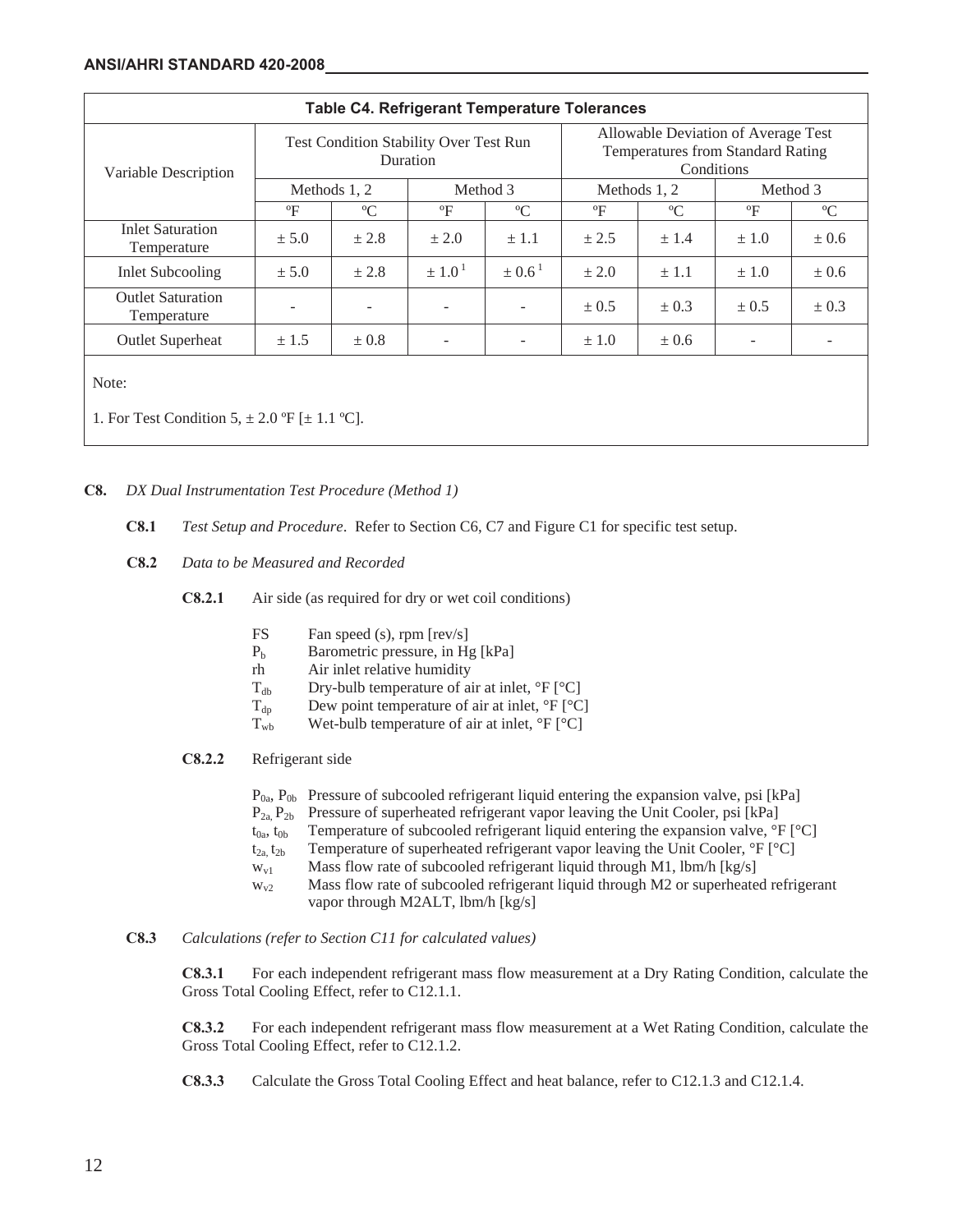- **C9.** *DX Calibrated Box Test Procedure (Method 2)* 
	- **C9.1** *Test Setup and Procedure*. Refer to Section C6, C7 and Figure C2 for specific test setup.
		- **C9.1.1** Apparatus Setup for Calibrated Box Calibration and Test

**C9.1.1.1** The calibrated box shall be installed in a temperature controlled enclosure in which the temperature can be maintained at a constant level.

**C9.1.1.2** The temperature controlled enclosure shall be of a size that will provide clearances of not less than 18 in [457 mm] at all sides, top and bottom, except that clearance of any one surface may be reduced to not less than 5.5 in [140 mm].

**C9.1.1.3** In no case shall the heat leakage of the calibrated box exceed 30 % of the Gross Total Cooling Effect of the Unit Cooler under test. The ability to maintain a low temperature in the temperature controlled enclosure will reduce the heat leakage into the calibrated box and may extend its application range.

**C9.1.1.4** Refrigerant lines within the calibrated box shall be well insulated to avoid appreciable heat loss or gain.

**C9.1.1.5** Instruments for measuring the temperature around the outside of the calibrated box shall be located at the center of each wall, ceiling, and floor at a distance of 6 in [150 mm] from the calibrated box. Exception: in the case where a clearance around the outside of the calibrated box, as indicated above, is reduced to less than 18 in [457 mm], the number of temperature measuring devices on the outside of that surface shall be increased to six, which shall be treated as a single temperature to be averaged with the temperature of each of the other five surfaces. When the clearance is reduced below 12 in [305 mm] (one surface only), the temperature measuring instruments shall be located midway between the outer wall of the calibrated box and the adjacent wall. The six temperature measuring instruments shall be located at the center of six rectangular sections of equal area.

**C9.1.1.6** Heating means inside the calibrated box shall be shielded or installed in a manner to avoid radiation to the Unit Cooler, the temperature measuring instruments, and to the walls of the box. The heating means shall be constructed to avoid stratification of temperature, and suitable means shall be provided for distributing the temperature uniformly.

**C9.1.1.7** The average air dry-bulb temperature in the calibrated box during Unit Cooler tests and calibrated box heat leakage tests shall be the average of eight temperatures measured at the corners of the box at a distance of 2 in to 4 in [50 mm to 100 mm] from the walls. The instruments shall be shielded from any cold or warm surfaces except that they shall not be shielded from the adjacent walls of the box. The Unit Cooler under test shall be mounted such that the temperature instruments are not in the direct air stream from the discharge of the Unit Cooler.

**C9.1.2** *Calibration of the Calibrated Box.* A calibration test shall be made for the maximum and the minimum forced air movements expected in the use of the calibrated box. The calibration heat leakage shall be plotted as a straight line function of these two air quantities and the curve shall be used as calibration for the box.

**C9.1.2.1** The heat input shall be adjusted to maintain an average box temperature not less than 25.0 ºF [13.8 ºC] above the test enclosure temperature.

**C9.1.2.2** The average dry-bulb temperature inside the calibrated box shall not vary more than 1.0 ºF [0.6 ºC] over the course of the calibration test.

**C9.1.2.3** A calibration test shall be the average of eleven consecutive hourly readings when the box has reached a steady-state temperature condition.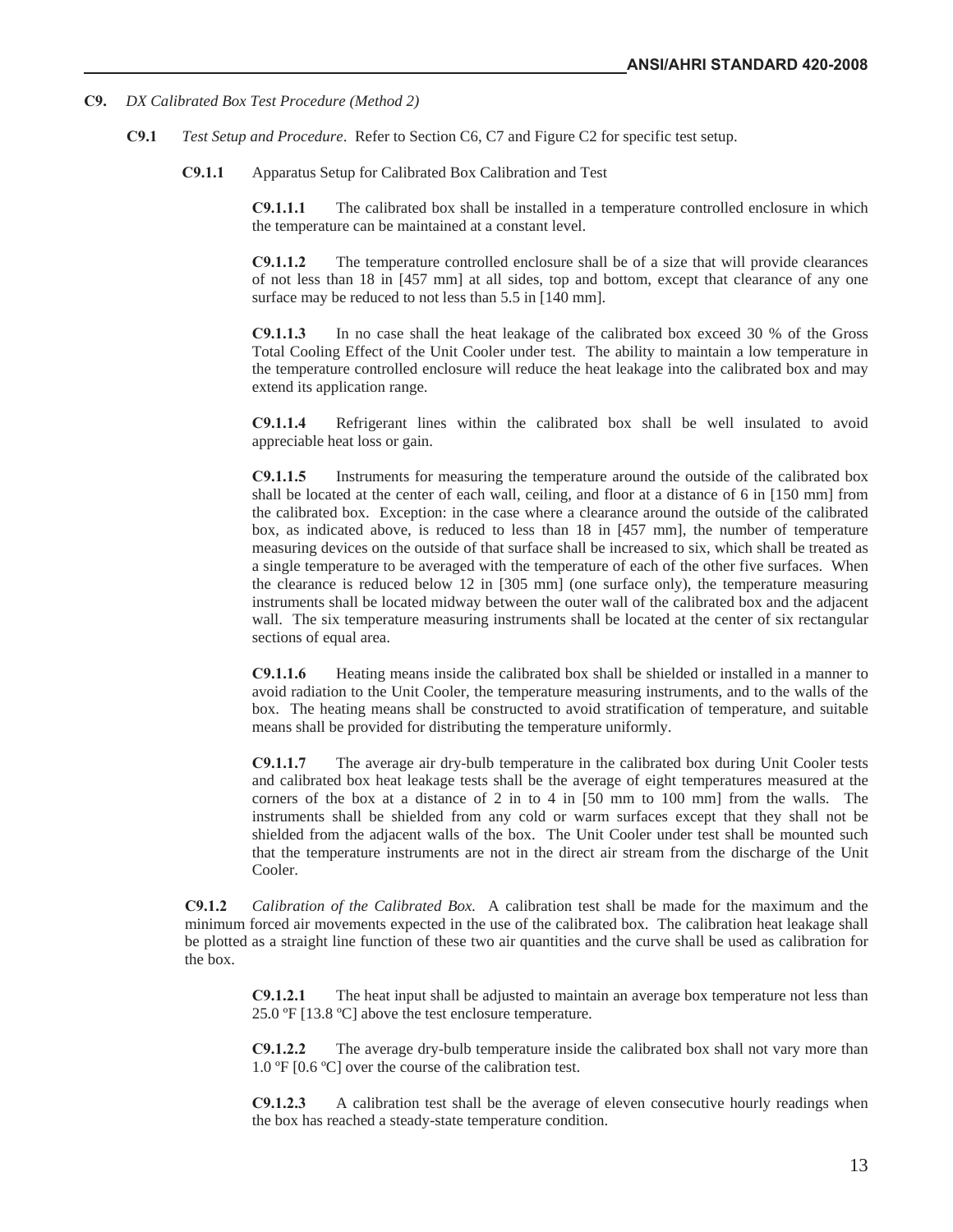**C9.1.2.4** The box temperature shall be the average of all readings after a steady-state temperature condition has been reached.

- **C9.1.2.5** The calibrated box has reached a steady-state temperature condition when:
	- 1. The average box temperature is not less than 25.0 ºF [13.8 ºC] above the test enclosure temperature.
	- 2. Temperature variations do not exceed 5.0 ºF [2.8 ºC] between temperature measuring stations.
	- 3. Temperatures do not vary by more than 2.0  $\mathbb{P}[1.1 \text{ }^{\circ}\text{C}]$  at any one temperaturemeasuring station.
- **C9.2** *Data to be Measured and Recorded*
	- **C9.2.1** Air Side (as required for dry coil conditions)
		- E Total electrical power input to fan motor(s) of Unit Cooler, W [W]
		- FS Fan speed (s), rpm  $[rev/s]$
		- $P<sub>b</sub>$  Barometric pressure, in Hg [kPa]
		- rh Air inlet relative humidity
		- $T_{cb}$  Average dry-bulb temperature of air within the calibrated box,  ${}^{\circ}F$  [ ${}^{\circ}C$ ]
		- $T_{db}$  Dry-bulb temperature of air at inlet,  ${}^{\circ}F$   ${}^{\circ}C$ ]
		- $T_{dp}$  Dew point temperature of air at inlet,  ${}^{\circ}F$  [ ${}^{\circ}C$ ]
		- $T_{\text{en}}$  Average dry-bulb temperature of air within the temperature controlled enclosure,  ${}^{\circ}F$   ${}^{\circ}C$ ]
		- $T_{\text{wb}}$  Wet-bulb temperature of air at inlet,  ${}^{\circ}F$   $[{}^{\circ}C]$
	- **C9.2.2** Heat load provided to calibrated box
		- $E_c$  Total electrical power input to heater and auxiliary equipment, W [W]
	- **C9.2.3** Refrigerant Side
		- $P_0$  Pressure of subcooled refrigerant liquid entering the expansion valve, psi [kPa] Pressure of superheated refrigerant vapor leaving the Unit Cooler, psi [kPa]
		- Pressure of superheated refrigerant vapor leaving the Unit Cooler, psi [kPa]
		- $t_0$  Temperature of subcooled refrigerant liquid entering the expansion valve,  ${}^{\circ}F$   ${}^{\circ}C$ ]
		- t<sub>2</sub> Temperature of superheated refrigerant vapor leaving the Unit Cooler,  ${}^{\circ}F$  [ ${}^{\circ}C$ ]<br>w<sub>vi</sub> Mass flow rate of subcooled refrigerant liquid through M1, lbm/h [kg/s]
		- Mass flow rate of subcooled refrigerant liquid through M1, lbm/h  $\lceil \text{kg/s} \rceil$
- **C9.3** *Calculations (refer to Section C11 for calculated values)* 
	- **C9.3.1** Calculate the heat leakage coefficient of the calibrated box, refer to C12.2.1.
	- **C9.3.2** For each Dry Rating Condition, calculate the air-side Gross Total Cooling Effect, refer to C12.2.2.
	- **C9.3.3** For each Dry Rating Condition, calculate the refrigerant-side Gross Total Cooling Effect, refer to C12.2.3.
	- **C9.3.4** Calculate the Gross Total Cooling Effect and heat balance, refer to C12.2.4 and C12.2.5.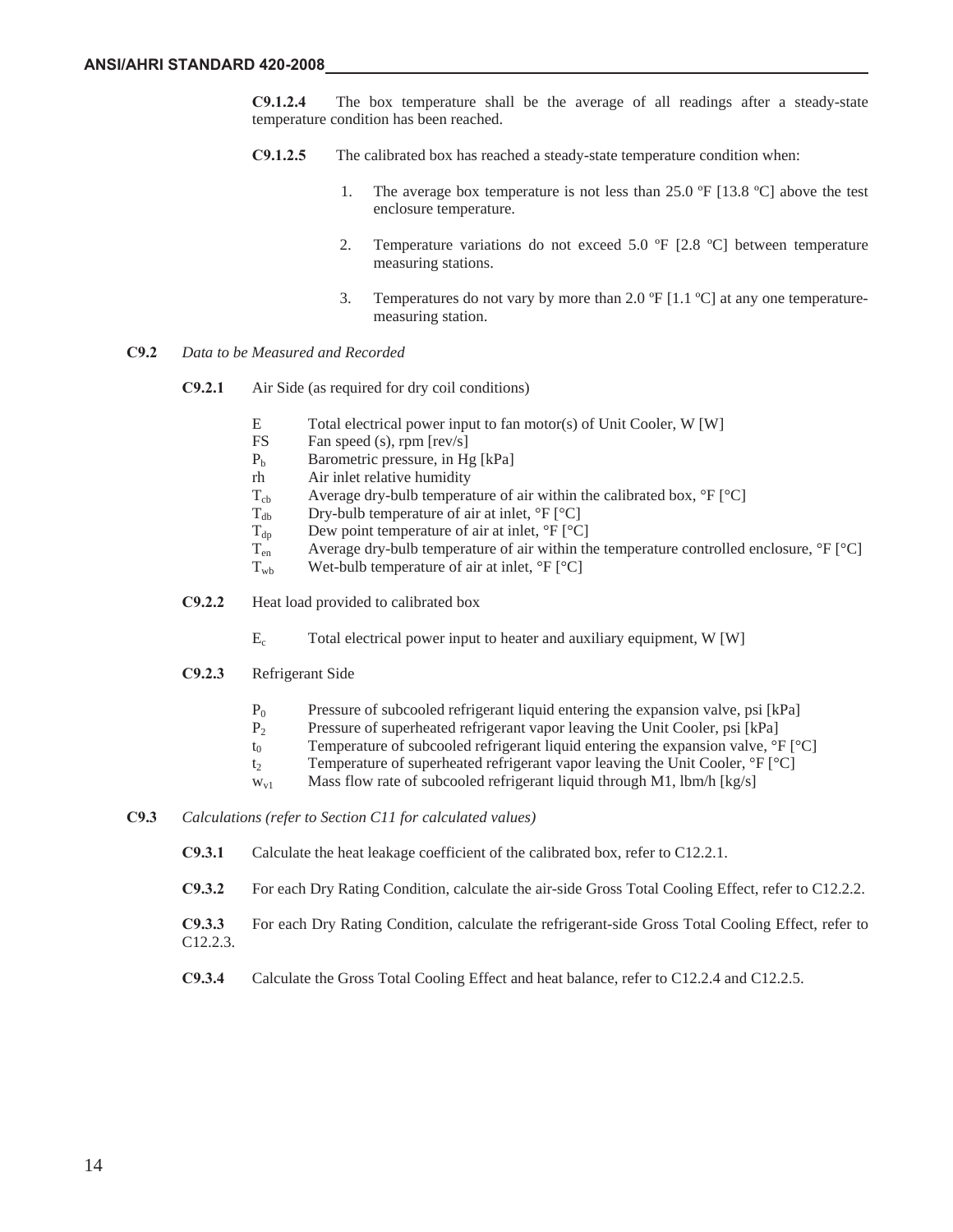- **C10.** *Liquid Overfeed Test Procedure (Method 3)* 
	- **C10.1** *Test Setup and Procedure*. Refer to Section C6, C7 and Figure C3 for specific test setup.
	- **C10.2** *Data to be Measured and Recorded*
		- **C10.2.1** Air side (as required for dry or wet coil conditions)
			- FS Fan speed (s), rpm [rev/s]
			- $P<sub>b</sub>$  Barometric pressure, in Hg [kPa]
			- rh Air inlet relative humidity
			- $T_a$  Local pipe ambient temperature, °F [°C]<br>  $T_{a1}$  Condenser calorimeter ambient temperat
			- $T_{a1}$  Condenser calorimeter ambient temperature, °F [°C]<br>  $T_{a2}$  Liquid/vapor separator ambient temperature, °F [°C]
			- Liquid/vapor separator ambient temperature,  ${}^{\circ}$ F [ ${}^{\circ}$ C]
			- $T_{db}$  Dry-bulb temperature of air at inlet, °F [°C]<br>  $T_{dn}$  Dew point temperature of air at inlet, °F [°C]
			- Dew point temperature of air at inlet,  ${}^{\circ}F$   ${}^{\circ}C$ ]
			- $T_{\text{wb}}$  Wet-bulb temperature of air at inlet,  ${}^{\circ}F$   ${}^{\circ}C$

### **C10.2.2** Refrigerant side

- $P_0$  Pressure of subcooled refrigerant liquid entering the expansion valve, psi [kPa]
- P3 Pressure of saturated refrigerant liquid/vapor mixture leaving the Unit Cooler, psi [kPa]
- P4 Pressure of refrigerant in liquid/vapor separator, psi [kPa]
- $P_5$  Pressure of refrigerant entering condenser calorimeter, psi [kPa]<br> $P_6$  Pressure of subcooled refrigerant liquid leaving condenser calori
- Pressure of subcooled refrigerant liquid leaving condenser calorimeter and entering condensate pump, psi [kPa]
- $P_7$  Pressure of subcooled refrigerant liquid leaving condensate pump, psi [kPa]
- P<sub>8</sub> Pressure of subcooled refrigerant liquid entering recirculation pump, psi [kPa] P<sub>0</sub> Pressure of subcooled refrigerant liquid leaving recirculation pump, psi [kPa]
- Pressure of subcooled refrigerant liquid leaving recirculation pump, psi [kPa]
- P<sub>c1</sub> Pressure of fluid entering condenser calorimeter, psi [kPa]
- Pc2 Pressure of fluid leaving condenser calorimeter, psi [kPa]
- $t_0$  Temperature of subcooled refrigerant liquid entering the expansion valve,  ${}^{\circ}F$  [ ${}^{\circ}C$ ]
- $t_3$  Temperature of saturated refrigerant liquid/vapor mixture at outlet,  ${}^{\circ}F$   ${}^{\circ}C$ ]
- $t_5$  Temperature of refrigerant entering condenser calorimeter,  ${}^{\circ}$ F  $[{}^{\circ}$ C]
- $t_6$  Temperature of subcooled refrigerant liquid entering condensate pump,  $\rm{P}$  [ $\rm{C}$ ]
- $t_7$  Temperature of subcooled refrigerant liquid leaving condensate pump,  ${}^{\circ}F$   ${}^{\circ}C$ ]
- $t_8$  Temperature of subcooled refrigerant liquid entering recirculation pump,  $\mathrm{P}F$  [ $\mathrm{C}$ ]
- t<sub>9</sub> Temperature of subcooled refrigerant liquid leaving recirculation pump,  ${}^{\circ}F$   $[{}^{\circ}C]$
- $t_{c1a}$ ,  $t_{c1b}$  Temperature of fluid entering condenser calorimeter,  ${}^{\circ}F$  [ ${}^{\circ}C$ ]
- $t_{c2a}$ ,  $t_{c2b}$  Temperature of fluid leaving condenser calorimeter,  ${}^{\circ}$ F [ ${}^{\circ}$ C]
- $t_s$  Local pipe refrigerant temperature,  ${}^{\circ}F$   ${}^{\circ}C$ ]
- $w_c$  Mass flow rate of fluid through M1 entering the condenser calorimeter, lbm/h [kg/s]
- $w_{v2}$  Mass flow rate of subcooled refrigerant liquid through M2, lbm/h [kg/s]
- $w_{v3}$  Mass flow rate of subcooled refrigerant liquid through M3, lbm/h [kg/s]
- **C10.3** *Calculations (refer to Section C11 for calculated values)* 
	- **C10.3.1** Calculate system heat losses or gains, refer to C12.3.1.
	- **C10.3.2** Calculate the Recirculation Ratio, refer to C12.3.2.
	- **C10.3.3** Calculate the condenser calorimeter capacity, refer to C12.3.3.1
	- **C10.3.4** Calculate the Independent Gross Total Cooling Effect: Dry Rating Condition, refer to C12.3.3.3.
	- **C10.3.5** Calculate the Independent Gross Total Cooling Effect: Wet Rating Condition, refer to C12.3.3.4.
	- **C10.3.6** Calculate the Gross Total Cooling Effect and heat balance, refer to C12.3.3.5 and C12.3.3.6.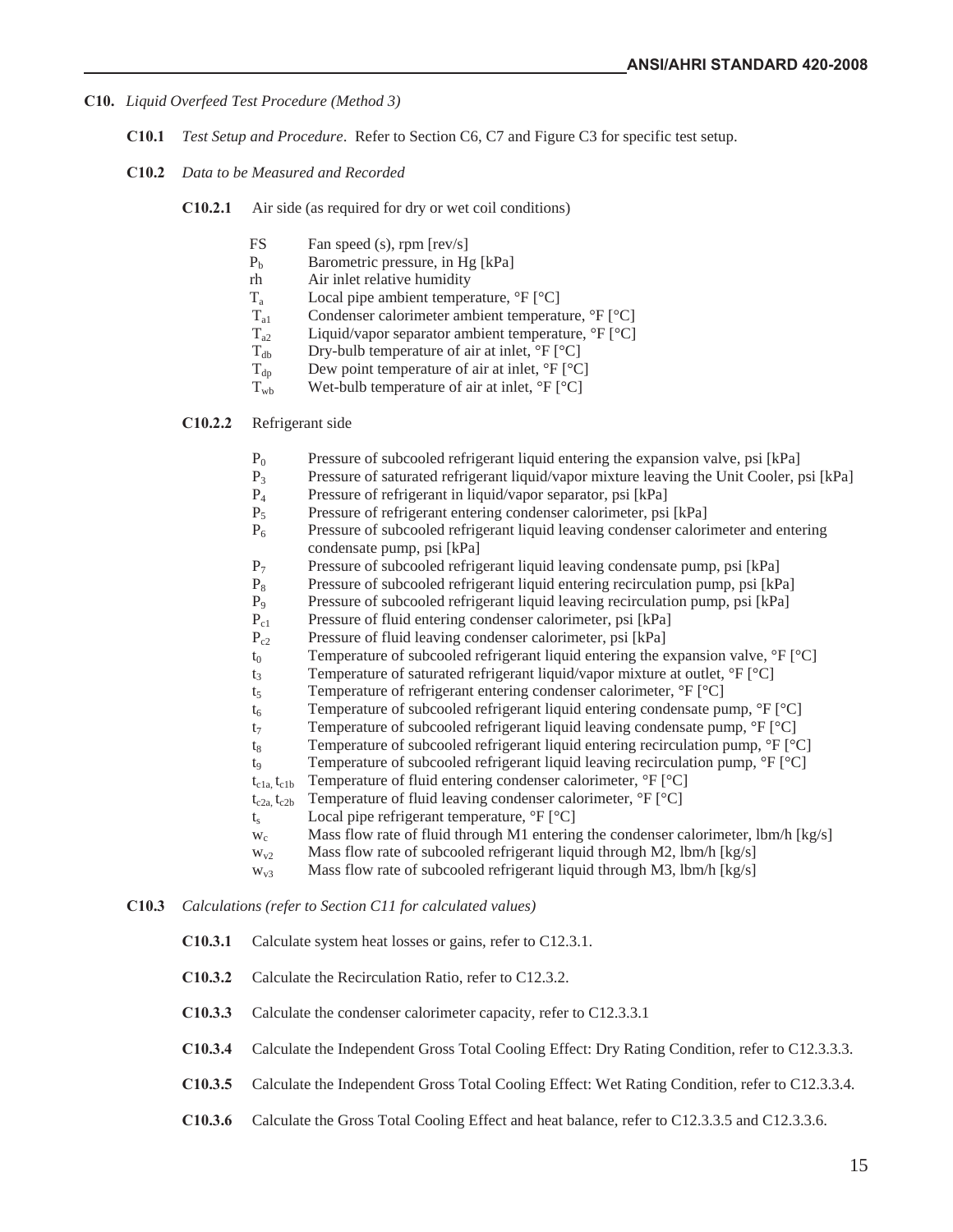**C10.3.7** Calculate the system heat loss or gain as a percent of the Gross Total Cooling Effect, refer to C12.3.3.7.

- **C11.** *Calculated values*. Results from these calculations are required for Section C12.
	- **C11.1** *Calculating Rated Power* (all methods)

**C11.1.1** Air Density for Rated Power Test

Determine the test air density ( $\rho_{\text{test}}$ ) using dry-bulb temperature ( $T_{db}$ ), barometric pressure ( $P_b$ ) and wet-bulb temperature  $(T_{wb})$  by referencing ASHRAE Psychrometric Analysis software.

**C11.1.2** Rated Power, for units with single phase motors:

$$
p_{\text{fmi}} = \frac{\left(E\right)\left(\rho_{\text{sa}}\right)}{\rho_{\text{test}}}
$$
 (C1)

**C11.1.3** Rated Power, for units with polyphase motors:

$$
p_{\text{fmo}} = \frac{(E)(e_{\text{fm}})(\rho_{\text{sa}})}{746(\rho_{\text{test}})(N)}
$$
(C2)

$$
\left[p_{\mathrm{fmo}} = \frac{(E(e_{\mathrm{fm}})(\rho_{\mathrm{sa}})}{(\rho_{\mathrm{test}})(N)}\right]
$$

- **C11.2** *Average measured temperatures*
	- **C11.2.1** Dry-bulb temperature (all methods)

$$
T_{db} = \frac{\sum_{1}^{n} T_{db_n}}{n}
$$
 (C3)

**C11.2.2** Wet-bulb temperature (all methods)

$$
T_{wb} = \frac{\sum_{1}^{n} T_{wb_n}}{n}
$$
 (C4)

**C11.2.3** Temperature of subcooled refrigerant liquid entering the expansion valve (Method 1)

$$
t_0 = \frac{t_{0a} + t_{0b}}{2}
$$
 (C5)

**C11.2.4** Temperature of refrigerant vapor leaving the Unit Cooler (Method 1)

$$
t_2 = \frac{t_{2a} + t_{2b}}{2} \tag{C6}
$$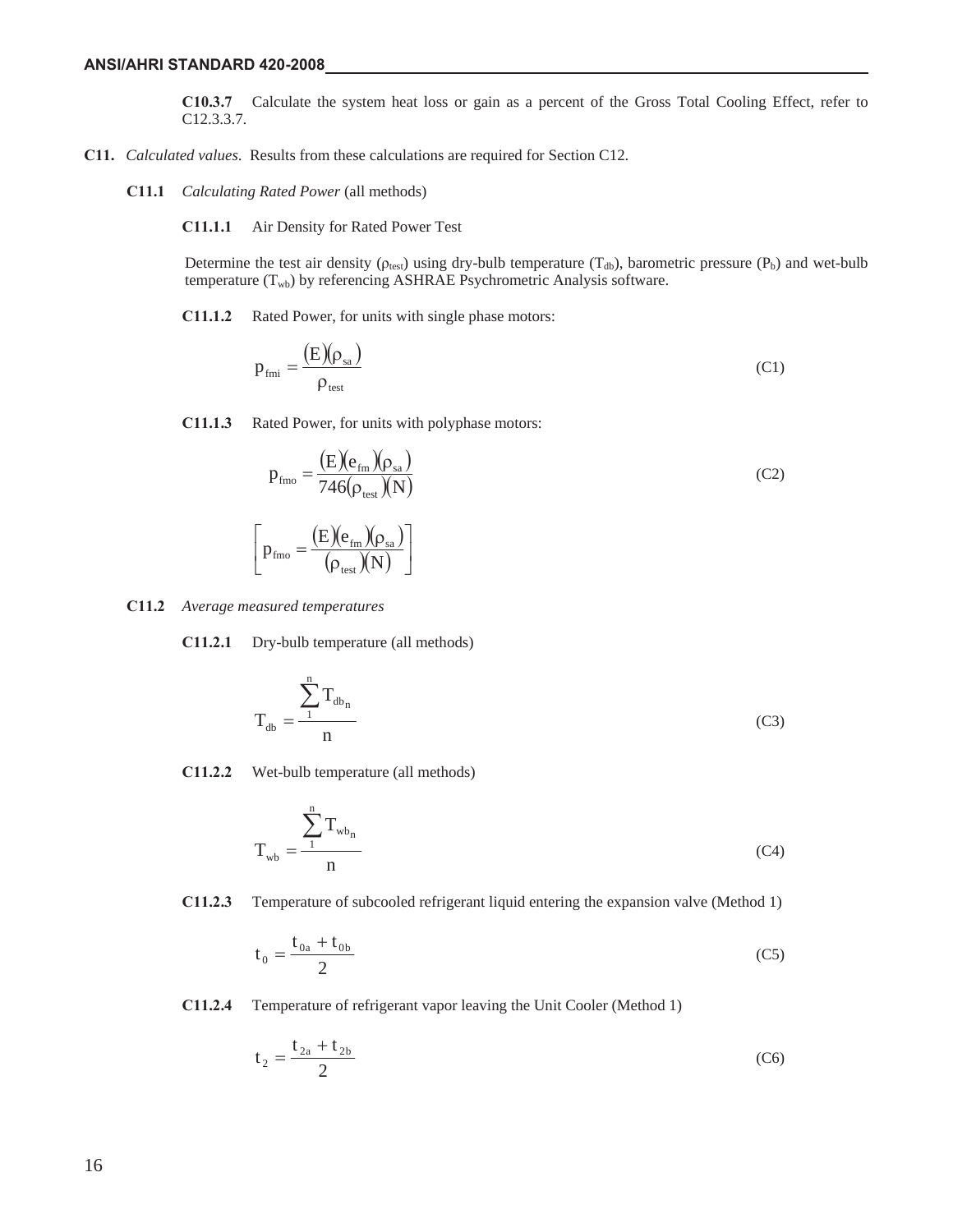**C11.2.5** Temperature of fluid entering and leaving condenser calorimeter (Method 3)

$$
t_{cl} = \frac{t_{cla} + t_{clb}}{2}
$$
 (C7)

$$
t_{c2} = \frac{t_{c2a} + t_{c2b}}{2}
$$
 (C8)

**C11.2.6** Temperature controlled enclosure temperature (Method 2)

$$
T_{en} = \frac{\sum_{1}^{n} T_{en_n}}{n}
$$
 (C9)

**C11.2.7** Calibrated box temperature (Method 2)

$$
T_{cb} = \frac{\sum_{1}^{n} T_{cbn}}{n}
$$
 (C10)

**C11.3** *Average measured pressures*

**C11.3.1** Pressure of subcooled refrigerant liquid entering the expansion valve (Method 1)

$$
P_0 = \frac{P_{0a} + P_{0b}}{2} \tag{C11}
$$

**C11.3.2** Pressure of refrigerant vapor leaving the Unit Cooler (Method 1)

$$
P_2 = \frac{P_{2a} + P_{2b}}{2} \tag{C12}
$$

#### **C11.4** *Calculated Saturation Temperatures*

**C11.4.1** Refrigerant Liquid Saturation Temperature entering the expansion valve (all methods)

Determine  $t_{0s}$  for  $P_0$  by referencing thermophysical properties in texts from ASHRAE Handbook Fundamentals or NIST REFPROP Software.

**C11.4.2** Unit Cooler Outlet Saturation Temperature (Methods 1, 2)

Determine  $t_{2s}$  for  $P_2$  by referencing thermophysical properties in texts from ASHRAE Handbook Fundamentals or NIST REFPROP Software.

**C11.4.3** Unit Cooler Outlet Saturation Temperature (Method 3) for comparison to measured t<sub>3</sub>.

Determine  $t_{3s}$  for  $P_3$  by referencing thermophysical properties in texts from ASHRAE Handbook Fundamentals or NIST REFPROP Software..

**C11.4.4** Liquid/Vapor Separator Saturation Temperature (Method 3)

Determine  $t_{4s}$  for  $P_4$  by referencing thermophysical properties in texts from ASHRAE Handbook Fundamentals or NIST REFPROP Software..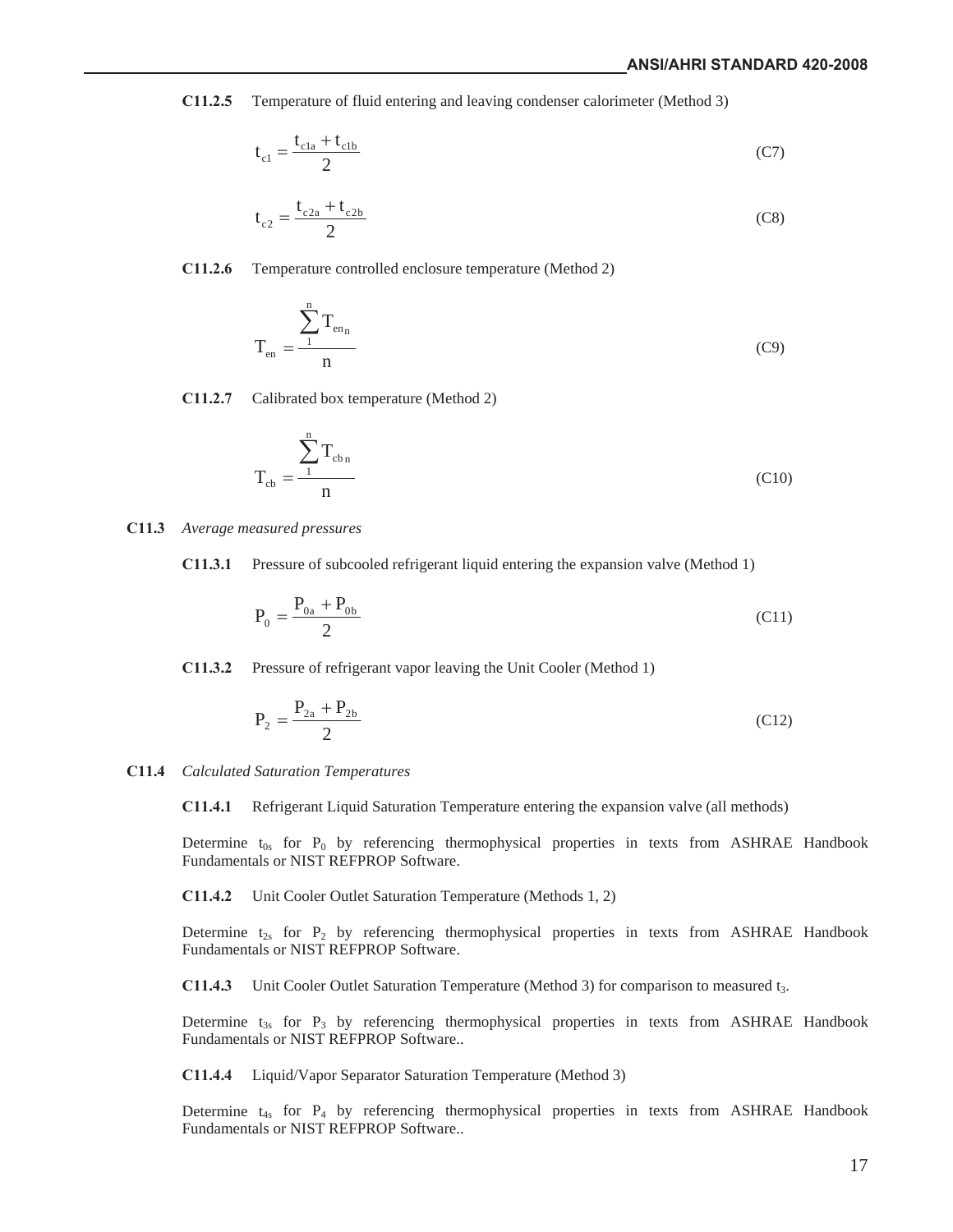**C11.4.5** Condenser Calorimeter Saturation Temperature (Method 3)

Determine  $t_{5s}$  for  $P_5$  by referencing thermophysical properties in texts from ASHRAE Handbook Fundamentals or NIST REFPROP Software..

**C11.5** *Liquid Subcooling entering expansion valve* (all methods)

$$
t_{0sc} = t_{0s} - t_0 \tag{C13}
$$

**C11.6** *Vapor Superheat leaving Unit Cooler* (Methods 1, 2)

$$
t_{2sh} = t_2 - t_{2s}
$$
 (C14)

**C11.7** *Enthalpies*

**C11.7.1** Air Enthalpies (Methods 1, 3)

Determine enthalpies using dry-bulb  $(T_{db})$ , barometric pressure  $(P_b)$  and wet-bulb  $(T_{wb})$  by referencing ASHRAE Psychrometric Analysis software.

**C11.7.2** Refrigerant Enthalpies

Determine enthalpies for the appropriate refrigerant by using average pressure and temperature measured at each location and referencing thermodynamic software or texts from ASHRAE Handbook Fundamentals or NIST REFPROP Software..

**C11.8** *Temperature Difference Correction Factor*

$$
TD_{\text{test}} = T_{\text{db}} - t_{2\text{s}} \qquad (\text{Methods 1, 2}) \tag{C15}
$$

$$
TD_{\text{test}} = T_{\text{db}} - t_{\text{3s}} \tag{C16}
$$

$$
TD_{CF} = \left(\frac{TD_{\text{rated}}}{TD_{\text{test}}}\right) \tag{C17}
$$

Refer to Table 1 for TD<sub>rated</sub> values.

**C11.9** *Air Enthalpy Correction Factor* (Methods 1, 3)

$$
\mathrm{HD}_{\mathrm{rated}} = h_{\mathrm{al}} - h_{\mathrm{ar}} \tag{C18}
$$

$$
\mathrm{HD}_{\mathrm{test}} = \mathrm{h}_{\mathrm{a2}} - \mathrm{h}_{\mathrm{at}} \tag{C19}
$$

$$
HD_{CF} = \left(\frac{HD_{\text{rated}}}{HD_{\text{test}}}\right) \tag{C20}
$$

#### **C12.** *Capacity Calculations for each Method*

**C12.1** *Gross Total Cooling Effect* (Method 1)

### **C12.1.1** Independent Measurement Gross Total Cooling Effect: Dry Rating Condition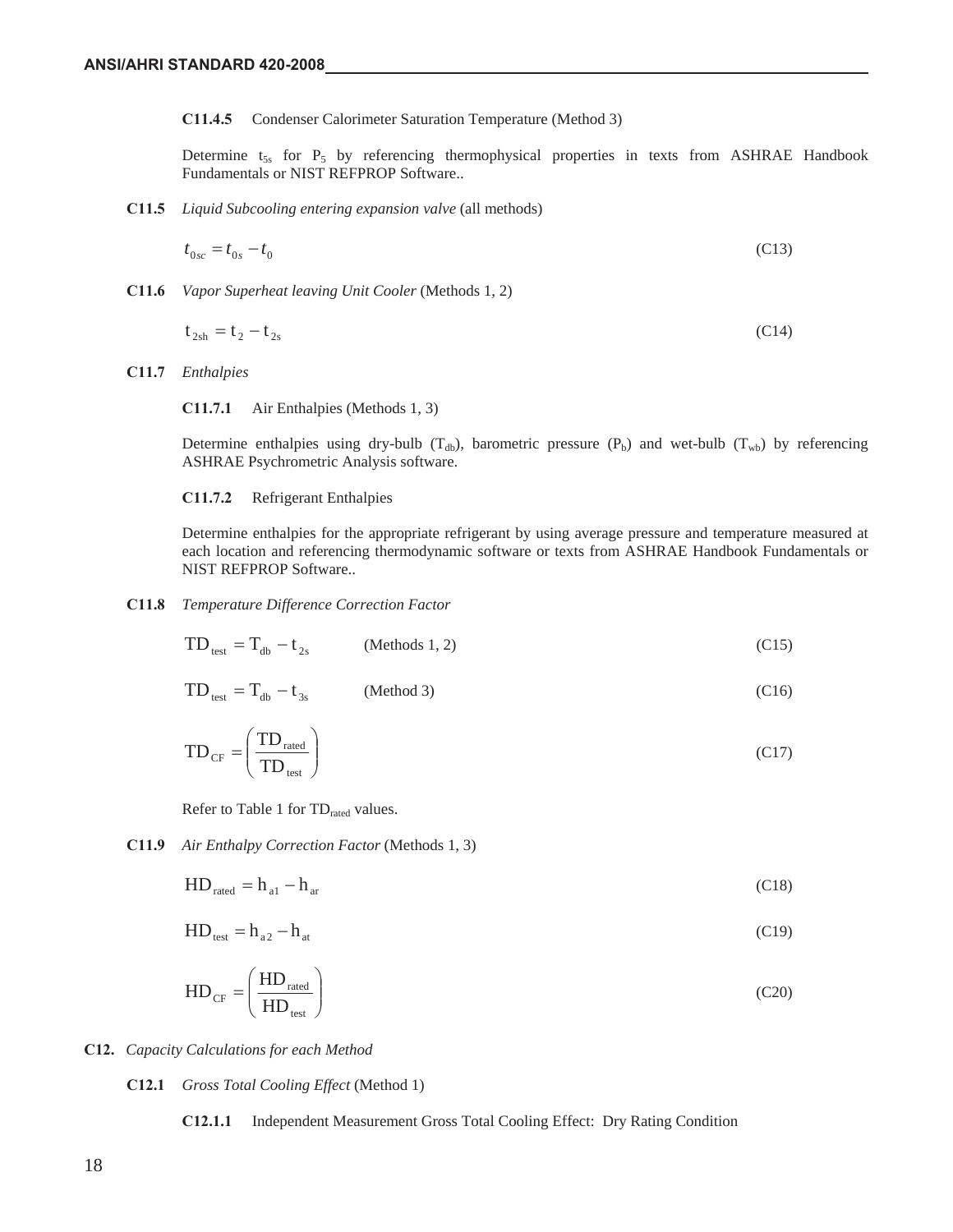$$
q_{\rm tr1} = w_{\rm v1} (h_2 - h_0) (TD_{\rm CF})
$$
 (C21)

$$
q_{\rm tr2} = w_{\rm v2} (h_2 - h_0) (TD_{\rm CF})
$$
 (C22)

**C12.1.2** Independent Measurement Gross Total Cooling Effect: Wet Rating Condition

$$
q_{\rm tr1} = w_{\rm v1} (h_2 - h_0) (HD_{\rm CF})
$$
 (C23)

$$
q_{\rm tr2} = w_{\rm v2} (h_2 - h_0) (HD_{\rm CF})
$$
 (C24)

**C12.1.3** Gross Total Cooling Effect

$$
q_{t} = \frac{q_{t1} + q_{t2}}{2}
$$
 (C25)

**C12.1.4** Allowable Cooling Capacity heat balance

$$
+5\% \ge \frac{100(q_{\text{tr1}} - q_{\text{tr2}})}{q_{\text{t}}} \ge -5\%
$$
 (C26)

- **C12.2** *Gross Total Cooling Effect Dry Rating Condition only* (Method 2)
	- **C12.2.1** Heat Leakage Coefficient of Calibrated Box

$$
K_{cb} = 3.41 \frac{E_c}{(T_{en} - T_{cb})}
$$
\n(C27)\n
$$
\left[K_{cb} = \frac{E_c}{(T_{en} - T_{cb})}\right]
$$

**C12.2.2** Air-Side Gross Total Cooling Effect

$$
q_{ta} = [K_{cb}(T_{en} - T_{cb}) + 3.41(E_c + E)](TD_{CF})
$$
\n(C28)\n
$$
[q_{ta} = \{K_{cb}(T_{en} - T_{cb}) + E_c + E\}(TD_{CF})]
$$

**C12.2.3** Refrigerant-Side Gross Total Cooling Effect

$$
\mathbf{q}_{\rm tr} = \mathbf{w}_{\rm vl} \left( \mathbf{h}_2 - \mathbf{h}_0 \right) \left( \mathbf{T} \mathbf{D}_{\rm CF} \right) \tag{C29}
$$

**C12.2.4** Gross Total Cooling Effect

$$
q_t = \frac{q_{ta} + q_{tr}}{2} \tag{C30}
$$

**C12.2.5** Allowable Cooling Capacity heat balance

$$
+5\% \ge \frac{100(q_{ta} - q_{tr})}{q_t} \ge -5\%
$$
 (C31)

19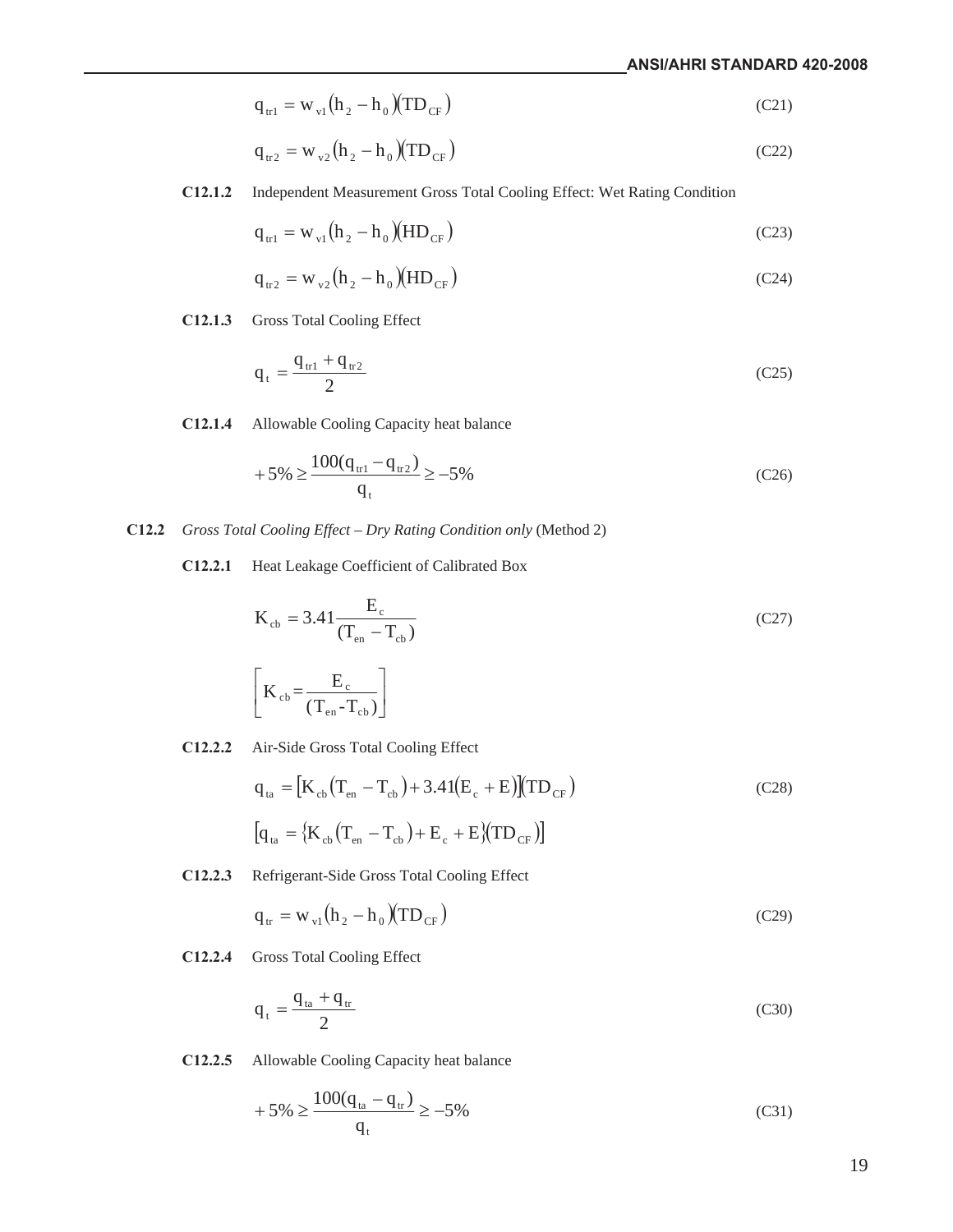- **C12.3** *Gross Total Cooling Effect Calculation*. (Method 3)
	- **C12.3.1** System heat loss or gain
		- **C12.3.1.1** Condenser Heat Loss or Gain

$$
q_{c1} = A_c k_c \left[ T_{a1} - \frac{t_{5s} + t_6}{2} \right]
$$
 (C32)

**C12.3.1.2** Liquid/Vapor Separator Heat Loss or Gain

$$
q_s = A_s k_s (T_{a2} - t_{4s})
$$
 (C33)

**C12.3.1.3** Piping heat loss or gain

$$
q_p = \sum_{1}^{n} A_{p_n} k_{p_n} (T_{a_n} - t_{s_n})
$$
 (C34)

**C12.3.1.4** Pump heat gain

$$
\mathbf{q}_{cp} = \mathbf{w}_{v2} \big( \mathbf{h}_7 - \mathbf{h}_6 \big) \tag{C35}
$$

$$
q_{rp} = w_{v3}(h_9 - h_8)
$$
 (C36)

### **C12.3.2** Recirculation Ratio

$$
RR = \left(\frac{W_{v3}}{W_{v2}}\right) \tag{C37}
$$

### **C12.3.3** Gross Total Cooling Effect

**C12.3.3.1** Condenser Calorimeter Capacity

$$
q_c = w_c (h_{c2} - h_{c1})
$$
 (C38)

$$
q_{v} = w_{v2}(h_{5} - h_{6}) + q_{c1}
$$
 (C39)

$$
w_{cc} = \frac{w_{v2}(h_5 - h_6) + q_{cl}}{(h_{c2} - h_{cl})}
$$
 (C40)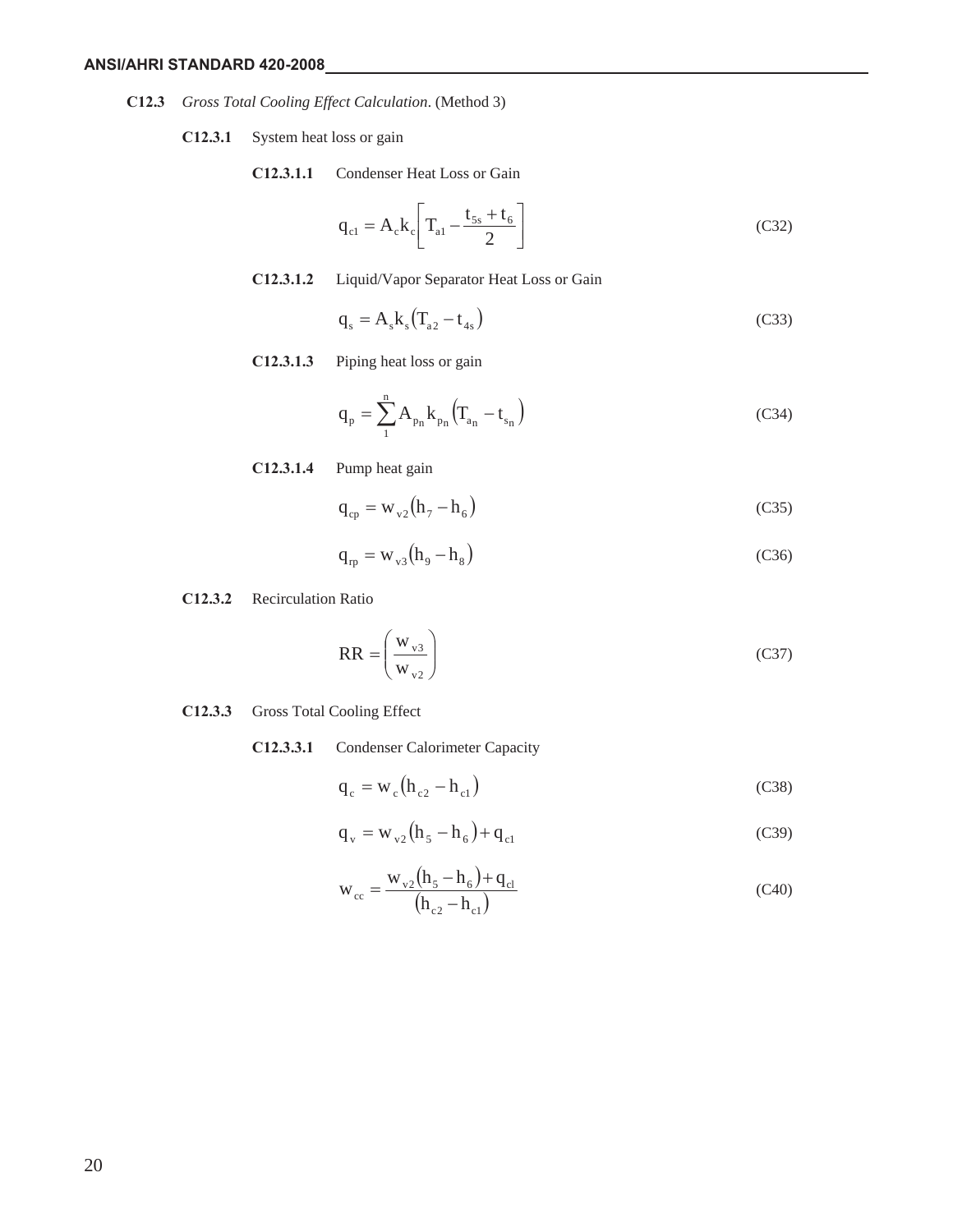**C12.3.3.2** Independent Gross Total Cooling Effect: Dry Rating Condition

$$
q_{\text{tr1}} = w_c (h_{c2} - h_{c1}) (TD_{CF}) - (q_p + q_s + q_{cp} + q_p)
$$
 (C41)

$$
q_{\rm tr2} = w_{\rm cc} (h_{\rm c2} - h_{\rm cl}) (TD_{\rm CF}) - (q_{\rm p} + q_{\rm s} + q_{\rm cp} + q_{\rm rp})
$$
 (C42)

#### **C12.3.3.3** Independent Gross Total Cooling Effect: Wet Rating Condition

$$
q_{\rm tr1} = w_{\rm c} (h_{\rm c2} - h_{\rm c1}) (HD_{\rm CF}) - (q_{\rm p} + q_{\rm s} + q_{\rm cp} + q_{\rm rp})
$$
 (C43)

$$
q_{\rm tr2} = w_{\rm cc} (h_{\rm c2} - h_{\rm cl}) (HD_{\rm CF}) - (q_{\rm p} + q_{\rm s} + q_{\rm cp} + q_{\rm rp})
$$
 (C44)

**C12.3.3.4** Gross Total Cooling Effect

$$
q_{t} = \frac{q_{t1} + q_{t2}}{2}
$$
 (C45)

**C12.3.3.5** Allowable Cooling Capacity heat balance

$$
+5\% \ge \frac{100(q_{\text{tr1}} - q_{\text{tr2}})}{q_{\text{t}}} \ge -5\%
$$
 (C46)

**C12.3.3.6** Allowable system heat loss or gain

$$
+5\% \ge \frac{100(q_{cl} + q_s + q_p + q_{cp} + q_{rp})}{q_t} \ge -5\%
$$
 (C47)

#### **C13.** *Symbols and Subscripts*

- A<sub>c</sub> Surface area of exposed external area of the condenser calorimeter,  $\text{ft}^2 \text{ [m}^2\text{]}$
- $A_p$  Pipe surface area,  $ft^2 [m^2]$
- $A_s$  Liquid/vapor separator surface area, ft<sup>2</sup> [m<sup>2</sup>]
- E Total electrical power input to fan motor(s) of Unit Cooler, W [W]
- $E_c$  Total electrical power input to heater and auxiliary equipment, W [W]
- e<sub>fm</sub> Fan motor efficiency
- FS Fan speed (s), rpm [rev/s]
- $h_0$  Enthalpy of refrigerant liquid entering the Unit Cooler, Btu/lb [W/kg]
- h<sub>2</sub> Enthalpy of refrigerant leaving the Unit Cooler, Btu/lb  $[W/kg]$
- h<sub>5</sub> Enthalpy of refrigerant vapor entering the condenser, Btu/lb  $[W/kg]$
- $h<sub>6</sub>$  Enthalpy of refrigerant liquid leaving condenser calorimeter and entering condensate pump, Btu/lb [W/kg]
- $h_7$  Enthalpy of refrigerant liquid leaving the condensate pump, Btu/lb [W/kg]
- $h_8$  Enthalpy of refrigerant liquid leaving the liquid/vapor separator, Btu/lb [W/kg]
- h<sub>9</sub> Enthalpy of refrigerant liquid leaving the recirculation pump, Btu/lb [W/kg]
- h<sub>a1</sub> Enthalpy of the air entering the Unit Cooler at Standard Rating Conditions, Btu/lb [J/kg]
- $h_{a2}$  Enthalpy of the air entering the Unit Cooler at the test condition, Btu/lb [J/kg]
- har Enthalpy of saturated air at Standard Rating Refrigerant Saturation Temperature, Btu/lb [J/kg]
- hat Enthalpy of saturated air at the test Refrigerant Saturation Temperature, Btu/lb [J/kg]
- $h_{c1}$  Enthalpy of fluid entering the condenser, Btu/lb [W/kg]
- $h_{c2}$  Enthalpy of fluid leaving the condenser, Btu/lb [W/kg]
- $HD<sub>CF</sub>$  Enthalpy of air correction factor
- HDrated Enthalpy difference of air at Rating Conditions, Btu/lb [W/kg]
- $HD<sub>test</sub>$  Enthalpy difference of air at test conditions, Btu/lb [W/kg]
- k<sub>c</sub> Conductance of condenser calorimeter insulation, Btu/h·°F·ft<sup>2</sup> [W/°C·m<sup>2</sup>]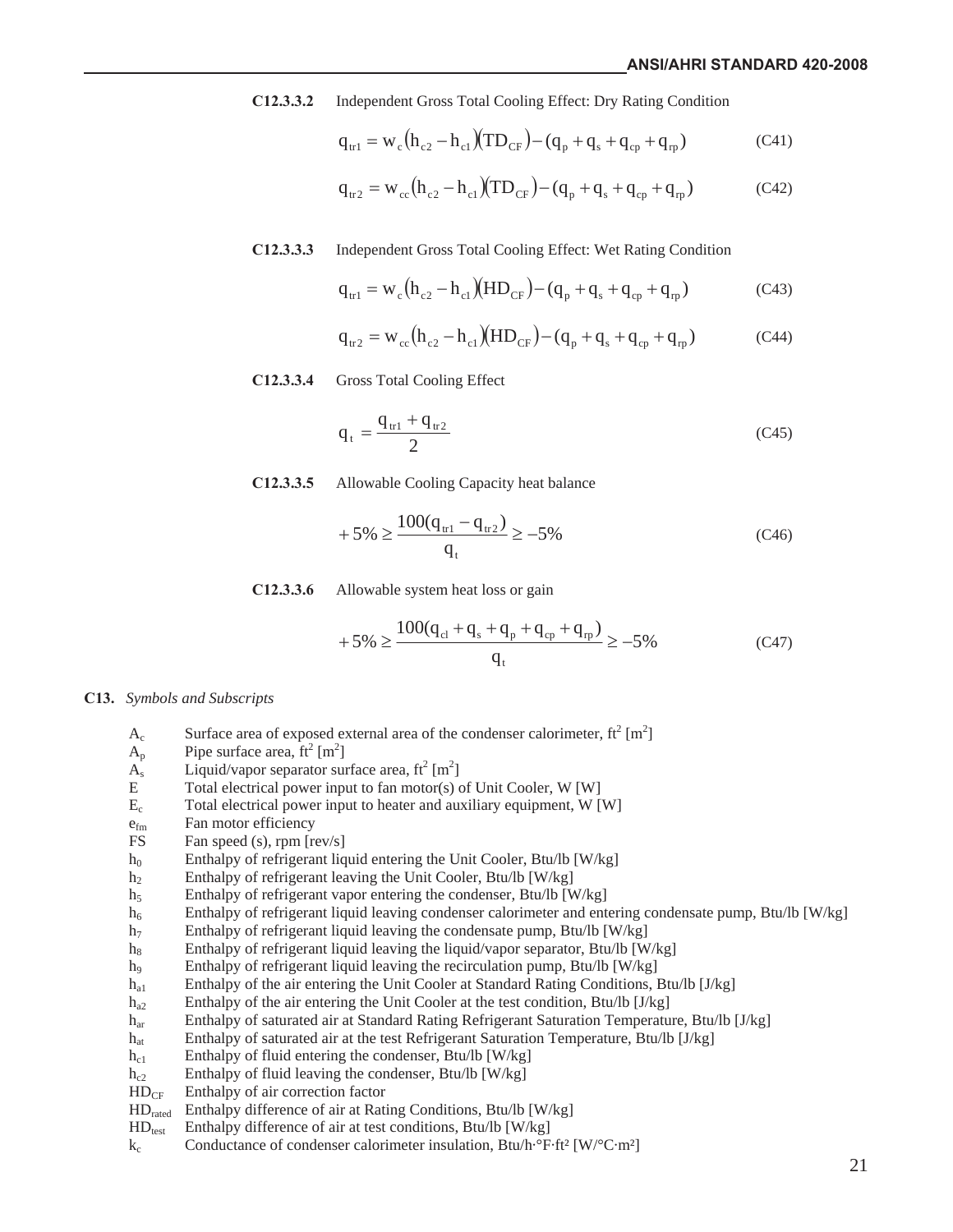- $K_{cb}$  Heat leakage coefficient of calibrated box, Btu/h·°F [W/°C]
- $k_p$  Conductance of piping insulation, Btu/h·°F·ft<sup>2</sup> [W/°C·m<sup>2</sup>]
- $k_s$  Conductance of liquid/vapor separator insulation, Btu/h·°F·ft<sup>2</sup> [W/°C·m<sup>2</sup>]
- n Number of measurement stations
- N Number of motors
- P0 Pressure of subcooled refrigerant liquid entering the expansion valve (method 1 average value), psi [kPa]
- $P_{0a}$  Pressure of subcooled refrigerant liquid entering the expansion valve, psi [kPa]
- P<sub>0b</sub> Pressure of subcooled refrigerant liquid entering the expansion valve, psi [kPa]
- P2 Pressure of superheated refrigerant vapor leaving the Unit Cooler (method 1 average value), psi [kPa]
- P<sub>2a</sub> Pressure of superheated refrigerant vapor leaving the Unit Cooler, psi [kPa]
- $P_{2b}$  Pressure of superheated refrigerant vapor leaving the Unit Cooler, psi [kPa]
- P3 Pressure of saturated refrigerant liquid/vapor mixture leaving the Unit Cooler, psi [kPa]
- P<sub>4</sub> Pressure of refrigerant in liquid/vapor separator, psi [kPa]<br>P<sub>5</sub> Pressure of refrigerant entering condenser calorimeter, psi
- Pressure of refrigerant entering condenser calorimeter, psi [kPa]
- P6 Pressure of subcooled refrigerant liquid leaving condenser calorimeter and entering condensate pump, psi [kPa]
- $P_7$  Pressure of subcooled refrigerant liquid leaving condensate pump, psi [kPa]
- P8 Pressure of subcooled refrigerant liquid entering recirculation pump, psi [kPa]
- P9 Pressure of subcooled refrigerant liquid leaving recirculation pump, psi [kPa]
- $P<sub>b</sub>$  Barometric pressure, in Hg [kPa]
- P<sub>c1</sub> Pressure of fluid entering condenser calorimeter, psi [kPa]
- P<sub>c2</sub> Pressure of fluid leaving condenser calorimeter, psi [kPa]
- p<sub>fmi</sub> Input rated power, W [kW]
- $p_{\text{fmo}}$  Output rated power, hp [kW]
- $\rho_{sa}$  Density of air at Standard Air Conditions, 0.075 lb/ft<sup>3</sup> [1.201 kg/m<sup>3</sup>]
- $\rho_{\text{test}}$  Density of air at test conditions, lb/ft<sup>3</sup> [kg/m<sup>3</sup>]
- $q_c$  Capacity of the condenser calorimeter calculated from the non-volatile side, Btu/h [W]
- q<sub>cl</sub> Heat gain or loss to condenser calorimeter, Btu/h [W]
- $q_{cp}$  Heat gain from condensate pump, Btu/h [W]
- qp Total piping heat loss or gain, Btu/h [W]
- $q_{\rm ro}$  Heat gain from recirculation pump, Btu/h [W]
- qs Heat gain or loss from liquid/vapor separator, Btu/h [W]
- qt Gross Total Cooling Effect, Btu/h [W]
- $q_{ta}$  Air-side Gross Total Cooling Effect, Btu/h [W]
- $q_{tr}$  Refrigerant-side Gross Total Cooling Effect, Btu/h [W]
- $q_{tr1}$  Refrigerant-side Gross Total Cooling Effect established by first independent measurement, Btu/h [W]
- $q_{tr2}$  Refrigerant-side Gross Total Cooling Effect established by second independent measurement, Btu/h [W]
- $q_v$  Capacity of the condenser calorimeter calculated from the volatile side, Btu/h [W]
- rh Air inlet relative humidity
- RR Recirculation Ratio
- $t_0$  Temperature of subcooled refrigerant liquid entering the expansion valve (method 1 average value),  $\degree$ F  $\degree$ C]
- $t_{0a}$  Temperature of subcooled refrigerant liquid entering the expansion valve,  ${}^{\circ}F$  [ ${}^{\circ}C$ ]
- $t_{0b}$  Temperature of subcooled refrigerant liquid entering the expansion valve,  ${}^{\circ}F$   ${}^{\circ}C$ ]
- $t_{0s}$  Temperature of saturated refrigerant entering the expansion valve,  ${}^{\circ}$ F [ ${}^{\circ}$ C]
- $t_{0sc}$  Subcooling entering the expansion valve,  ${}^{\circ}$ F [ ${}^{\circ}$ C]
- $t_2$  Temperature of superheated refrigerant vapor leaving the Unit Cooler (method 1 average value),  $\degree$ F  $\degree$ C]
- $t_{2a}$  Temperature of superheated refrigerant vapor leaving the Unit Cooler,  ${}^{\circ}F$  [ ${}^{\circ}C$ ]
- $t_{2b}$  Temperature of superheated refrigerant vapor leaving the Unit Cooler,  ${}^{\circ}$ F  $[{}^{\circ}$ C]
- $t_{2s}$  Temperature of saturated refrigerant leaving Unit Cooler,  ${}^{\circ}$ F  ${}^{\circ}$ C]
- $t_{2sh}$  Amount of superheat leaving test Unit Cooler,  ${}^{\circ}$ F  $[{}^{\circ}$ C]
- $t_3$  Temperature of refrigerant liquid/vapor leaving the Unit Cooler,  ${}^{\circ}F$   ${}^{\circ}C$ ]
- $t_{3s}$  Temperature of saturated refrigerant leaving Unit Cooler,  ${}^{\circ}F$   ${}^{\circ}C$ ]
- $t_{4s}$  Temperature of saturated refrigerant in liquid/vapor separator,  ${}^{\circ}$ F  $[{}^{\circ}$ C]
- $t_5$  Temperature of refrigerant entering condenser calorimeter,  ${}^{\circ}$ F  $[{}^{\circ}$ C]
- t<sub>5s</sub> Temperature of saturated refrigerant entering condenser calorimeter, °F [°C]
- $t_6$  Temperature of subcooled refrigerant liquid entering condensate pump,  $\rm{°F}$  [ $\rm{°C}$ ]
- $t_7$  Temperature of subcooled refrigerant liquid leaving condensate pump,  ${}^{\circ}F$  [ ${}^{\circ}C$ ]
- $t_8$  Temperature of subcooled refrigerant liquid entering recirculation pump,  $\mathrm{P}[\mathrm{C}]$
- $t_9$  Temperature of subcooled refrigerant liquid leaving recirculation pump,  ${}^{\circ}F$   ${}^{\circ}C$ ]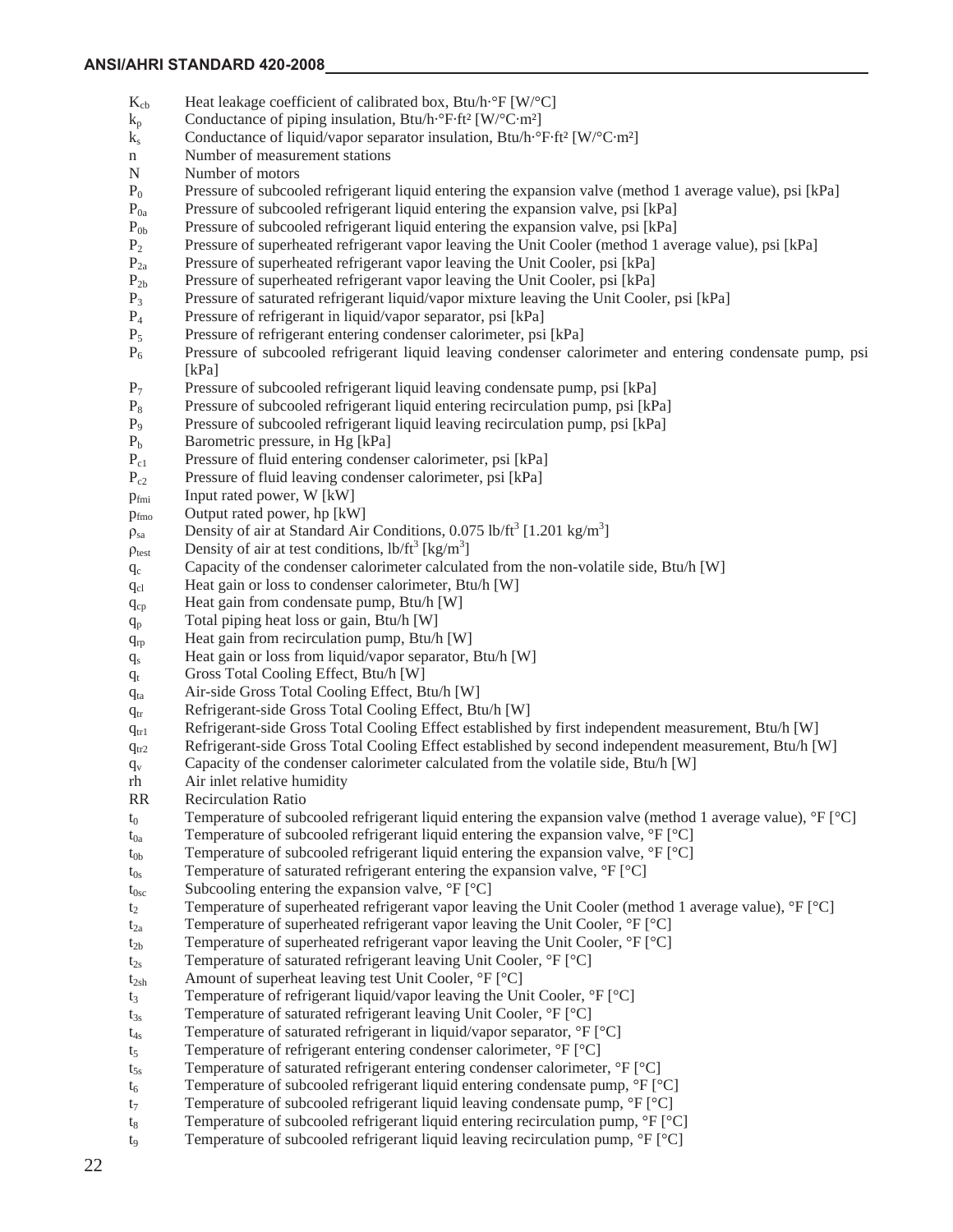- $T_a$  Local pipe ambient temperature,  ${}^{\circ}F$  [ ${}^{\circ}C$ ]
- $T_{\text{al}}$  Condenser calorimeter ambient temperature,  ${}^{\circ}$ F  $[{}^{\circ}$ C]
- $T_{a2}$  Liquid/vapor separator ambient temperature,  ${}^{\circ}F$  [ ${}^{\circ}C$ ]
- $t_{c1}$  Average temperature of fluid entering condenser calorimeter,  ${}^{\circ}$ F [ ${}^{\circ}$ C]
- $t_{c1a}$  Temperature of fluid entering condenser calorimeter,  ${}^{\circ}$ F  $[{}^{\circ}$ C]
- $t_{\text{clb}}$  Temperature of fluid entering condenser calorimeter,  ${}^{\circ}$ F  $[{}^{\circ}$ C]
- $t_{c2}$  Average temperature of fluid leaving condenser calorimeter,  ${}^{\circ}F$   ${}^{\circ}C$ ]
- $t_{c2a}$  Temperature of fluid leaving condenser calorimeter,  ${}^{\circ}$ F [ ${}^{\circ}$ C]
- $t_{c2b}$  Temperature of fluid leaving condenser calorimeter,  ${}^{\circ}$ F [ ${}^{\circ}$ C]
- $T_{cb}$  Average dry-bulb temperature of air within the calibrated box,  ${}^{\circ}F$  [ ${}^{\circ}C$ ]
- $T_{db}$  Average dry-bulb temperature of air entering Unit Cooler,  ${}^{\circ}F$  [ ${}^{\circ}C$ ]
- $T_{dp}$  Dew point temperature of air entering Unit Cooler,  ${}^{\circ}$ F [ ${}^{\circ}$ C]
- TD<sub>CF</sub> Temperature Difference correction factor
- TD<sub>rated</sub> Temperature Difference at Rating Conditions, °F [°C]
- $TD_{test}$  Temperature Difference at test conditions,  ${}^{\circ}F$  [ ${}^{\circ}C$ ]
- $T_{en}$  Average dry-bulb temperature of air within the temperature controlled enclosure,  ${}^{\circ}F$  [ ${}^{\circ}C$ ]
- $t_s$  Local pipe refrigerant temperature,  ${}^{\circ}$ F  $[{}^{\circ}$ C]
- $T_{wb}$  Wet-bulb temperature of air entering Unit Cooler,  ${}^{\circ}F$  [ ${}^{\circ}C$ ]
- V Voltage of each phase, V [V]
- $w_c$  Mass flow rate of fluid through M1 entering the condenser calorimeter, lbm/h [kg/s]
- $w_{cc}$  Calculated mass flow rate of fluid through M1 entering the condenser calorimeter, lbm/h [kg/s]
- $w_{v1}$  Mass flow rate of subcooled refrigerant liquid through M1, lbm/h [kg/s]
- w<sub>v2</sub> Mass flow rate of subcooled liquid or superheated refrigerant vapor through M2 or M2ALT, lbm/h [kg/s]
- $w_{v3}$  Mass flow rate of subcooled refrigerant liquid through M3, lbm/h [kg/s]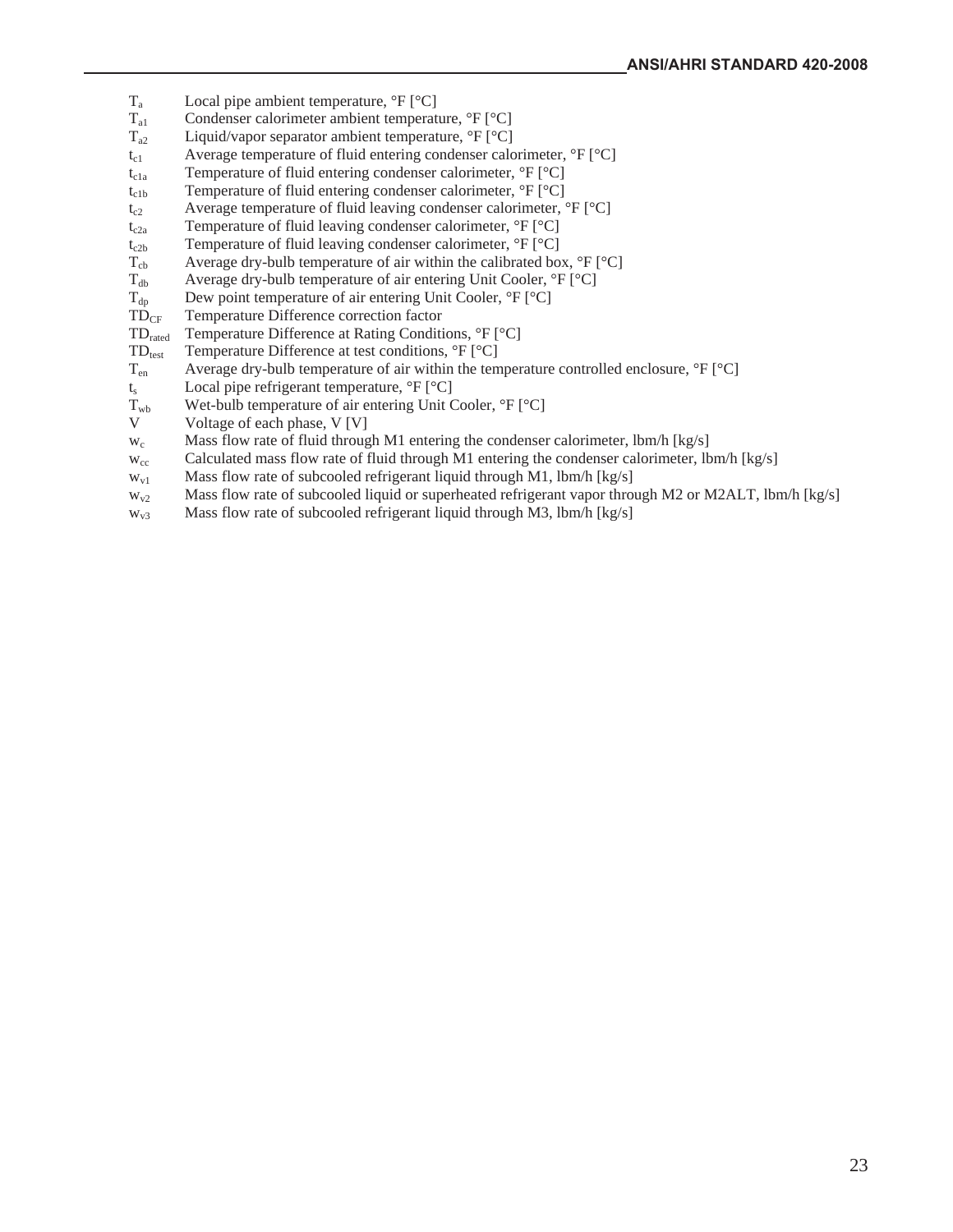



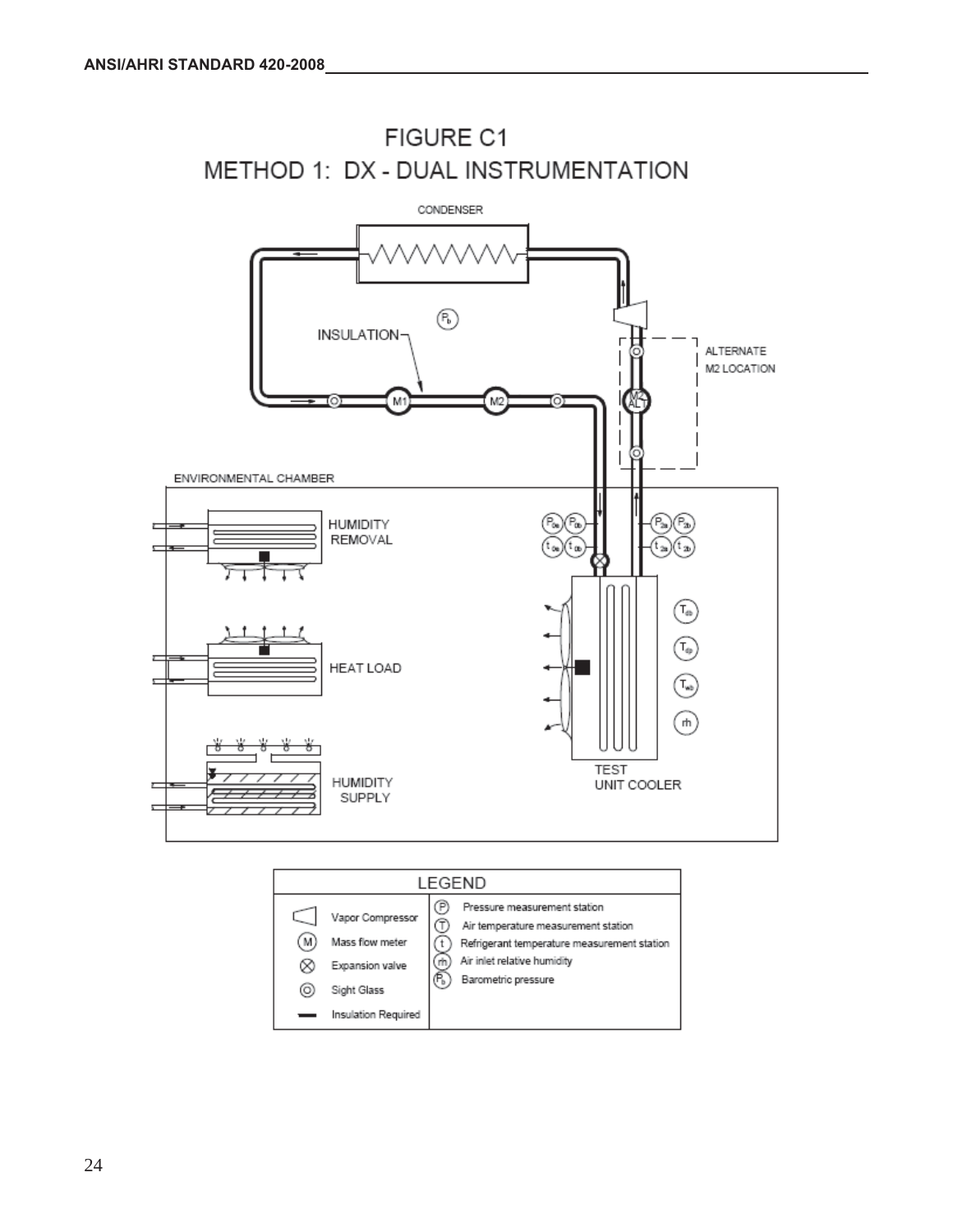